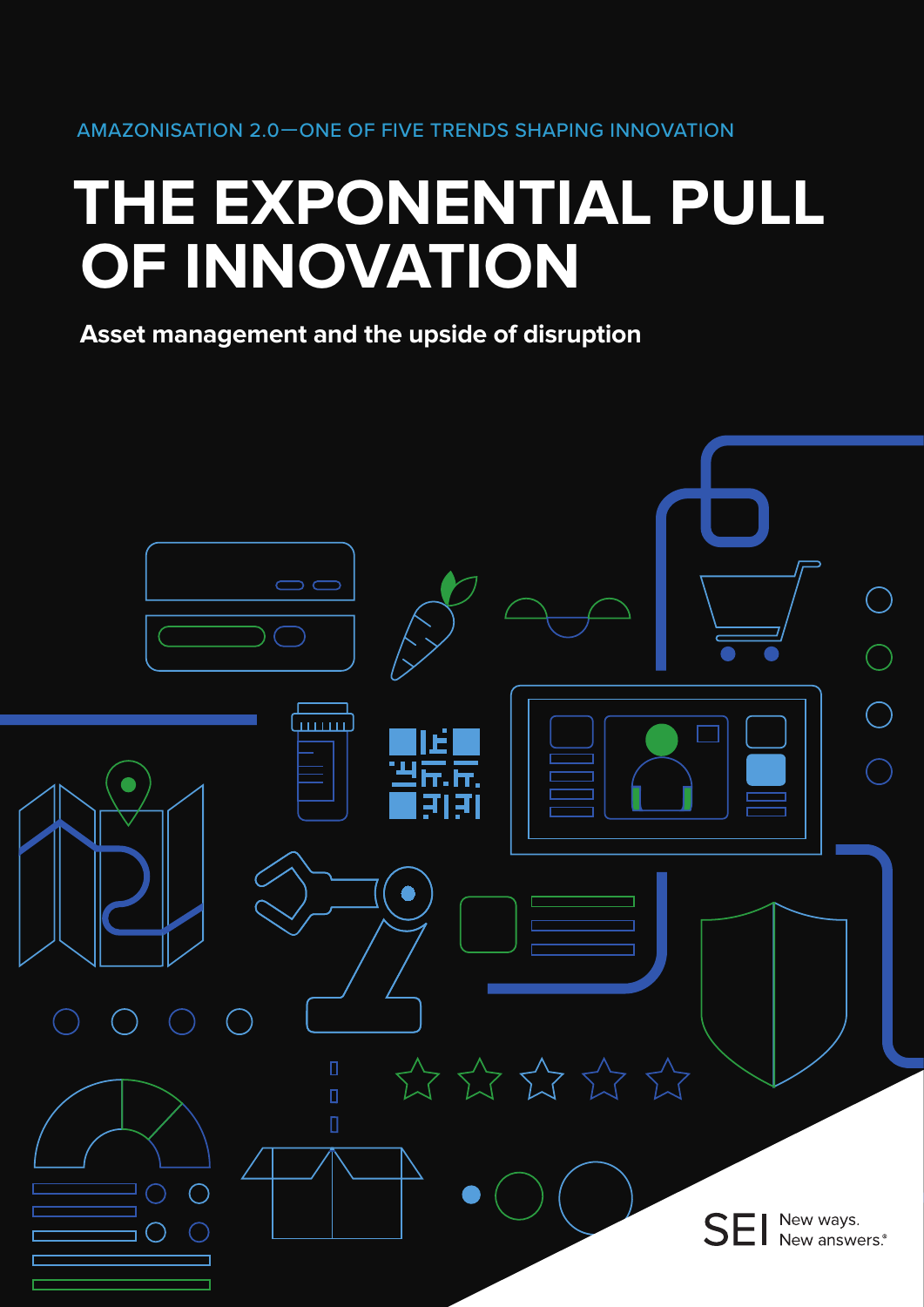## ADVANCING THE STATE OF THE ART

"*You never change things by fighting the existing reality. To change something, build a new model that makes the existing model obsolete.*"

— R. Buckminster Fuller

**Asset management firms are built to withstand revolutions, not embrace them. The objective, after all, is to preserve and grow capital. Despite its staid reputation, the investment business is not static, with regulatory changes and competitive pressures periodically spurring change. Now, the introduction of new technologies and business models is making change a constant and causing the industry to be reorganised, re-engineered, and reinvented before our very eyes.**

**Successfully harnessing technology in a complex and heavily regulated industry is not easy, even when there is great enthusiasm for it. Generous budgets at incumbent firms can be undermined by cultures that prioritise stability over creativity. Insurgents, often the innovators, can be hobbled by inexperience with how the investment business really works. Like most revolutions, the transformation of financial services is inevitably turning out to be a messy affair.**

**It isn't clear who will survive or emerge victorious, but the basic contours of change are coming into focus. Data plays a central role and is being analysed with increasingly sophisticated tools that include various types of artificial intelligence. If other sectors are any indication, the already pivotal role of platforms is** 

**set to expand even further. Social media is causing communications to be remade and reconsidered. Even the gig economy is nibbling at the edges of an industry that, for all of its corporate behemoths, has always been open to scrappy startups.**

**We addressed these topics in 2016 with The Upside of Disruption: Why the Future of Asset Management Depends on Innovation. The themes remain relevant, but a flood of venture capital and widespread adoption of new technologies in the intervening years—compounded by the unexpected arrival of COVID-19—accelerated the pace of change. The net result is a vastly more complex ecosystem populated by thousands of firms at all stages of development. Progress has not been linear. For every genuine innovation, there are countervailing examples of fraudulent or poorly conceived technologies, reminding us to stay sceptical and temper our expectations.** 

**To capture a balanced and up-to-date picture of innovation in asset management, SEI collaborated with ANZU Research to revisit the five ongoing developments that are redrawing the industry's competitive environment.**

**Released serially over the upcoming months, each of the following themes—dubbed as follows—will be explored in detail, with a particular focus on recent developments:**

| 1                       | <b>Watsonisation</b>  | Artificial intelligence is quickly transitioning from curiosity to critical cog in efforts to<br>monetise data and power applications from front to back office. |
|-------------------------|-----------------------|------------------------------------------------------------------------------------------------------------------------------------------------------------------|
| $\overline{\mathbf{2}}$ | <b>Googlisation</b>   | Data-smart companies are learning how to access, aggregate and distil<br>competitive knowledge from a vast sea of previously inaccessible information.           |
| 3                       | <b>Amazonisation</b>  | Online platforms are reshaping business dynamics, putting customers in charge<br>and forever altering the customer experience.                                   |
| 4                       | <b>Uberisation</b>    | By rethinking the value chain, a fast-emerging business model points to new ways<br>of creating value and gaining scale.                                         |
| 5                       | <b>Twitterisation</b> | Corporate communication is no longer a one-way street. Technology has<br>transformed how businesses communicate with—and learn from—their customers.             |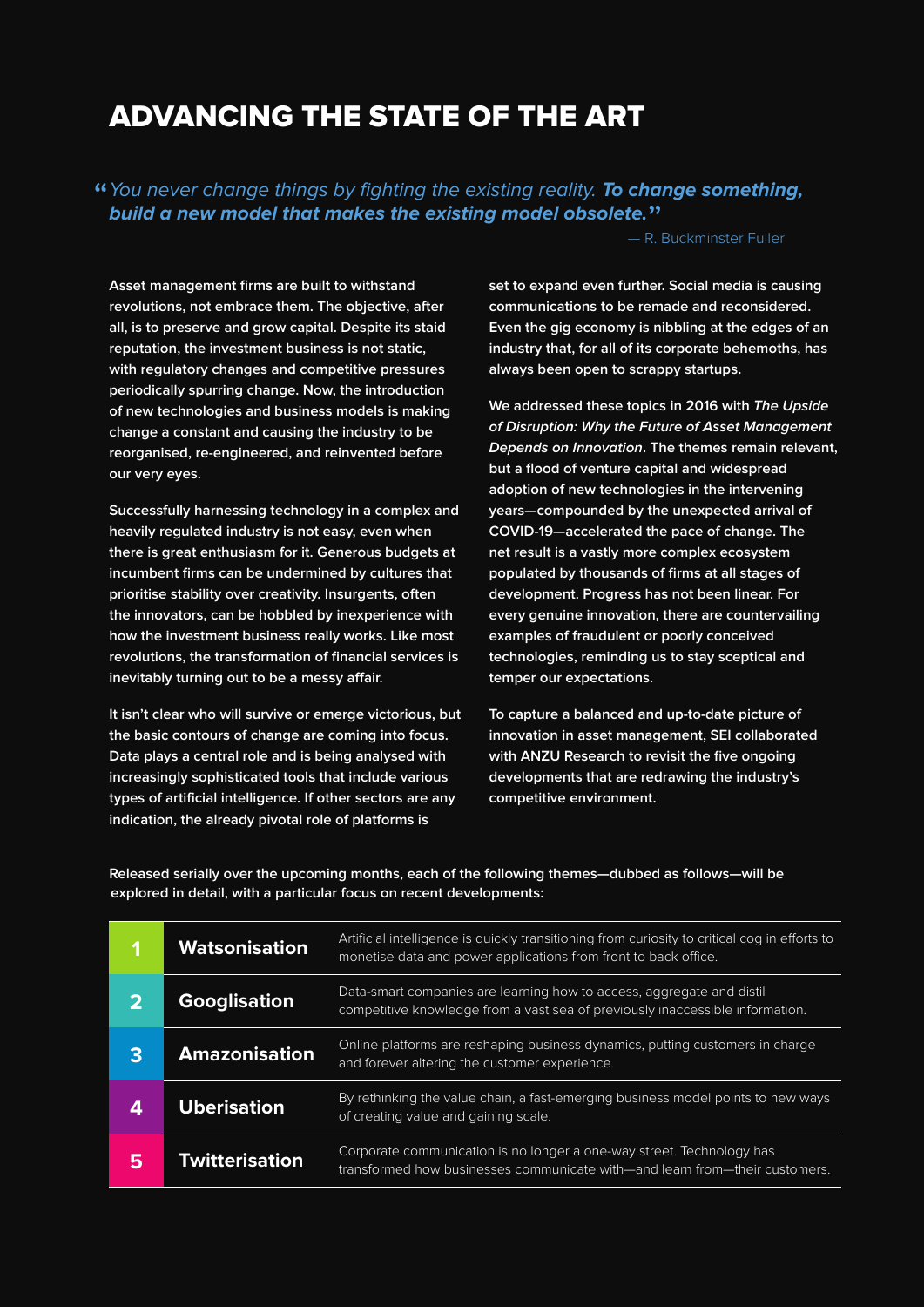### THE EXPONENTIAL PULL OF INNOVATION

# **AMAZONISATION 2.0**

 $\hat{z}$  =  $\hat{z}$  =  $\hat{z}$  =  $\hat{z}$  =  $\hat{z}$  =  $\hat{z}$  =  $\hat{z}$  =  $\hat{z}$  =  $\hat{z}$  =  $\hat{z}$  =  $\hat{z}$  =  $\hat{z}$  =  $\hat{z}$  =  $\hat{z}$  =  $\hat{z}$  =  $\hat{z}$  =  $\hat{z}$  =  $\hat{z}$  =  $\hat{z}$  =  $\hat{z}$  =  $\hat{z}$  =  $\hat{z}$  =

THE EXPONENTIAL PULL OF INNOVATION :: AMAZONISATION 2.0 **iii**

 $\circ$  $\Omega$  $\bigcap$ 

 $\bigcap$ 

 $\bigcirc$ 

 $\overline{O}$ 

 $\bigcirc$ 

## Online Platforms in Asset Management

### A BRIEF HISTORY

 $\bigcirc$ 

Amazon is so deeply embedded in our modern lives that it can be difficult to recall life before the never-ending streams of cardboard boxes started showing up on our doorsteps. But the 1990s were a different time. When Netscape Navigator first made the internet accessible to the masses, widespread amazement was quickly followed by frustration over what wasn't there. Countless entrepreneurs quickly addressed one niche after another, but few had the vision of the former Wall Streeter who decided—initially—to sell books online. But Jeff Bezos had bigger ideas. He wanted to build a platform for selling…everything.

> $\overline{\mathbf{n}}$  $\overline{\mathsf{n}}$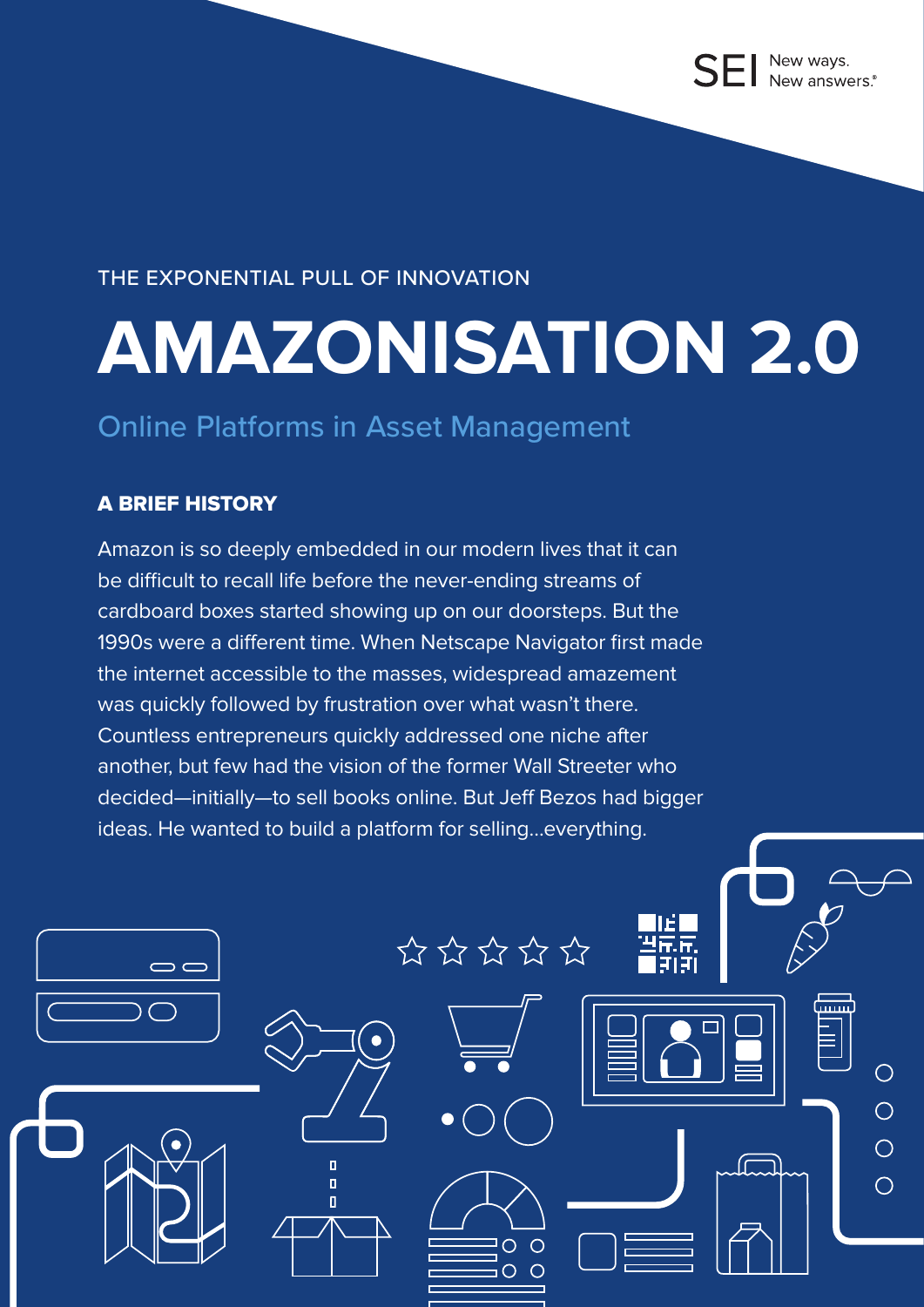### A BRIEF HISTORY

**We first wrote about "Amazonisation" in 2016's** *The Upside of Disruption***. At that time, it had only been a few short years since Amazon was recognised as the largest online retailer in the world1 , and the term served as convenient shorthand for the growing power of online platforms. China's Alibaba is a similar powerhouse, accounting for well over half of all online retail sales in China and boasting 755 million active users.2 But it is not only generalist behemoths that are succeeding. Noted in the original white paper for having more than 1.4 million sellers of handcrafted goods on its platform, Etsy now boasts 2.5 million vendors and 45.7 million buyers.**

Meanwhile, Amazon has gone from strength to strength, with its share price gaining more than 400% over the five years ending in 2019, almost 10 times the growth of the S&P 500. In that time, it also became one of very few companies to ever record a market

capitalisation of more than US\$1 trillion. With US\$87.4 billion of revenue and US\$3.3 billion of net income at year-end 2019, **Amazon is still the world's largest online retailer**. It owns approximately 38% of the e-commerce market<sup>3</sup> and has managed to flourish even more during the coronavirus pandemic that brought much of the

Amazon owns approximately **38%** of the e-commerce market.

global economy to its knees. As retailers from Barneys, Neiman Marcus and JC Penney to Hertz, Modell's Sporting Goods and Gold's Gym file for bankruptcy, there is growing concern that Amazon, while doing nothing illegal and taking advantage of the market economy, is becoming too big.

The company's dominance means Amazonisation is no longer just an observation that a particular segment is being upended by an online competitor generally. It increasingly means an industry is being disrupted by one very specific and voracious firm. As Jeff Bezos famously said, "Your margin is my opportunity."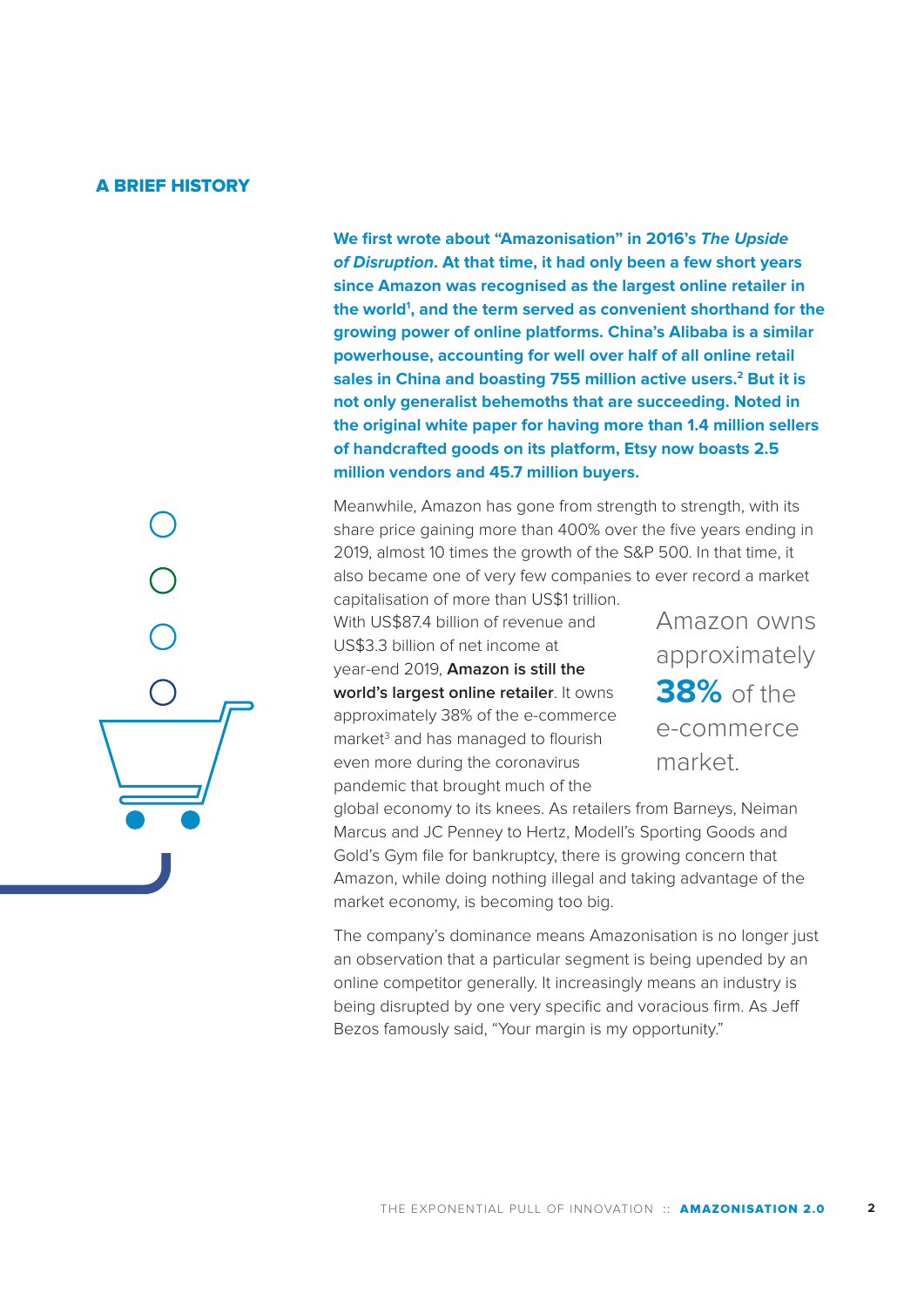The fact that Amazonisation now has both literal and metaphorical meanings is particularly noteworthy here, because there is still no Amazon of financial services. Despite some tentative moves into vendor financing and consumer credit, Amazon itself is still operating on the fringes of the sector. Meanwhile, the asset management landscape remains as competitive as ever, and the frenzied financing of fintech startups has produced a complex ecosystem of companies that have yet to coalesce around any dominant platform. It is entirely possible that Amazon will find ways to disrupt financial services in the future, but our focus here is more on the impact of the business model, rather than on the company itself.

have been a part of the culture of innovation. By year-end 2019, Amazon had acquired **86** companies.

**Acquisitions** 



### RECENT DEVELOPMENTS

How did an online bookseller come to dominate commerce? Amazon's growth is attributable in part to a ruthless dedication to low prices, but its outstanding customer experience is equally important and far-reaching. Amazon's combination of price, convenience, transparency, community and insight has raised the bar to lofty heights that few competitors can clear.

Core values are vital, but Amazon would not be what it is today without innovation. Success is not guaranteed: The Fire Phone and Amazon Destinations are just two examples of the many products that failed to take hold. Conversely, the Kindle and Amazon Web Services (AWS) are both good examples of creating vast, profitable businesses virtually out of thin air.

Amazon has fostered a culture of innovation that is unafraid to look outside its four walls for pioneering approaches that can advance the company's agenda. Its history of acquisitions clearly shows a willingness to ferret out new perspectives, expertise, technology and best practices in other industries. Beginning in 1998 with its purchase of IMDb, Amazon hinted at its aspirations to monetise all types of data, even without a clear roadmap in place. By year-end 2019, it had acquired 85 additional companies.<sup>4</sup> Some of the most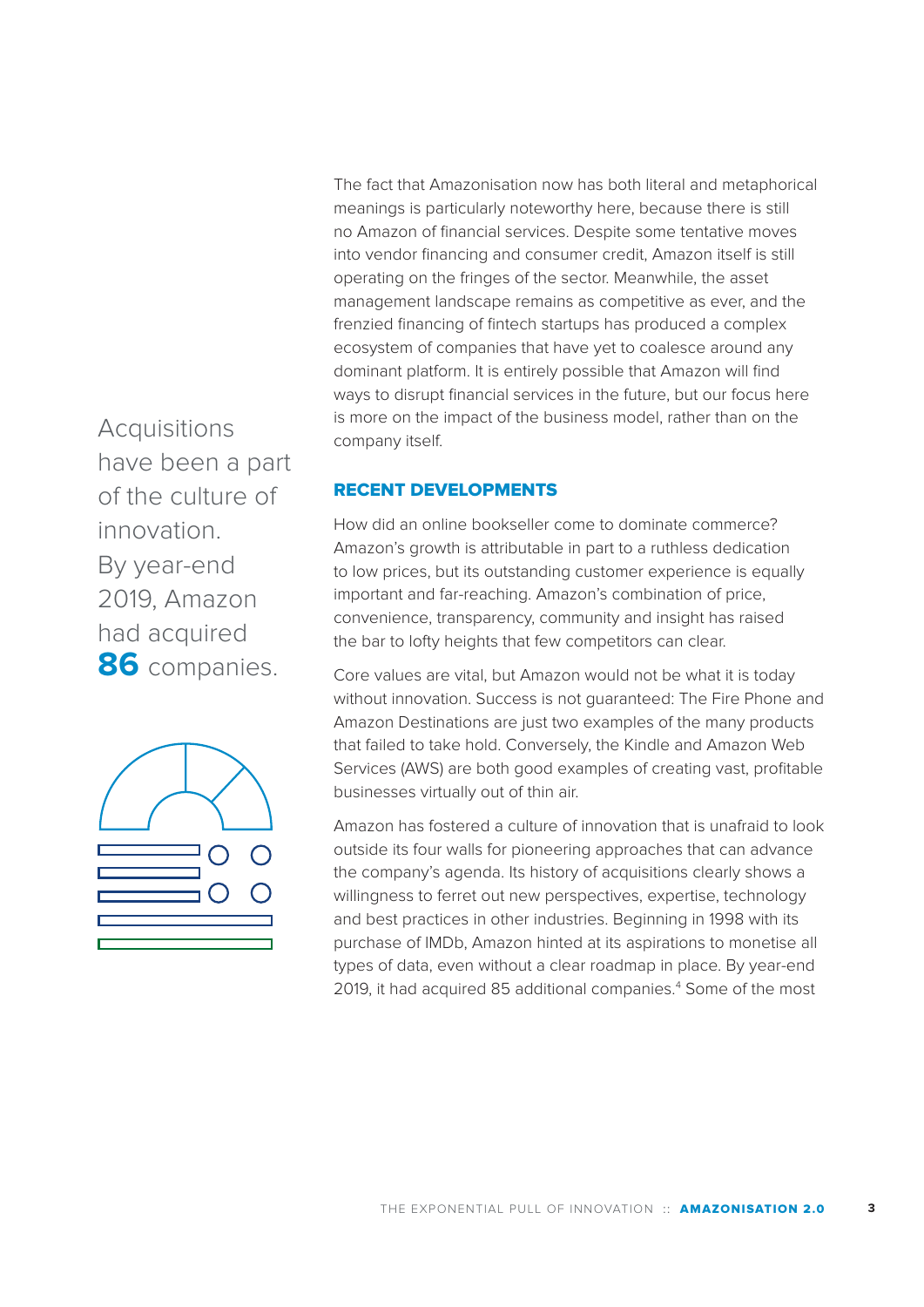

famous acquisitions were clearly aimed at establishing a prominent foothold in specific verticals. Zappos—purchased for US\$1.2 billion in 2009—provided instant scale in the footwear space. Whole Foods—acquired for US\$13.7 billion eight years later—provided a unique entrée into the supermarket business.

**Most deals, however, have been carefully selected to bolt additional functionality onto the platform's growing infrastructure.** So synonymous is Alexa with Amazon now that many people are likely to have forgotten that Alexa.com was purchased for US\$250 million back in 1999. It has of course gone on to form the foundation of Amazon's omnipresent personal assistant, which offers the ability to retrieve information or make a purchase with only a few spoken words. In 2012, Amazon turbocharged its fulfilment capabilities by buying Kiva Systems for US\$775 million. Kiva's robots are critical enablers of Amazon's expanding logistics infrastructure, which is now said to include 150 million square feet of warehouse space, delivery trucks and vans numbering in the tens of thousands and even cargo ships and aircraft.<sup>5</sup>

Amazon's most recent acquisition is Chicago-based Health Navigator, which didn't even exist at the time of the Alexa deal. An enterprise that initially seems far removed from Amazon's core business makes significantly more sense in light of its promise to "set the standard for digital health clinical content quality."<sup>6</sup> With the world's attention squarely on health and welfare as a result of the COVID-19 pandemic, it is not hard to imagine how a partnership like this could lead to a revolution in diagnostics, patient care, resource allocation and other aspects of healthcare. It also illustrates a potential path for the financial services industry, where many firms are currently trying to knit together disparate

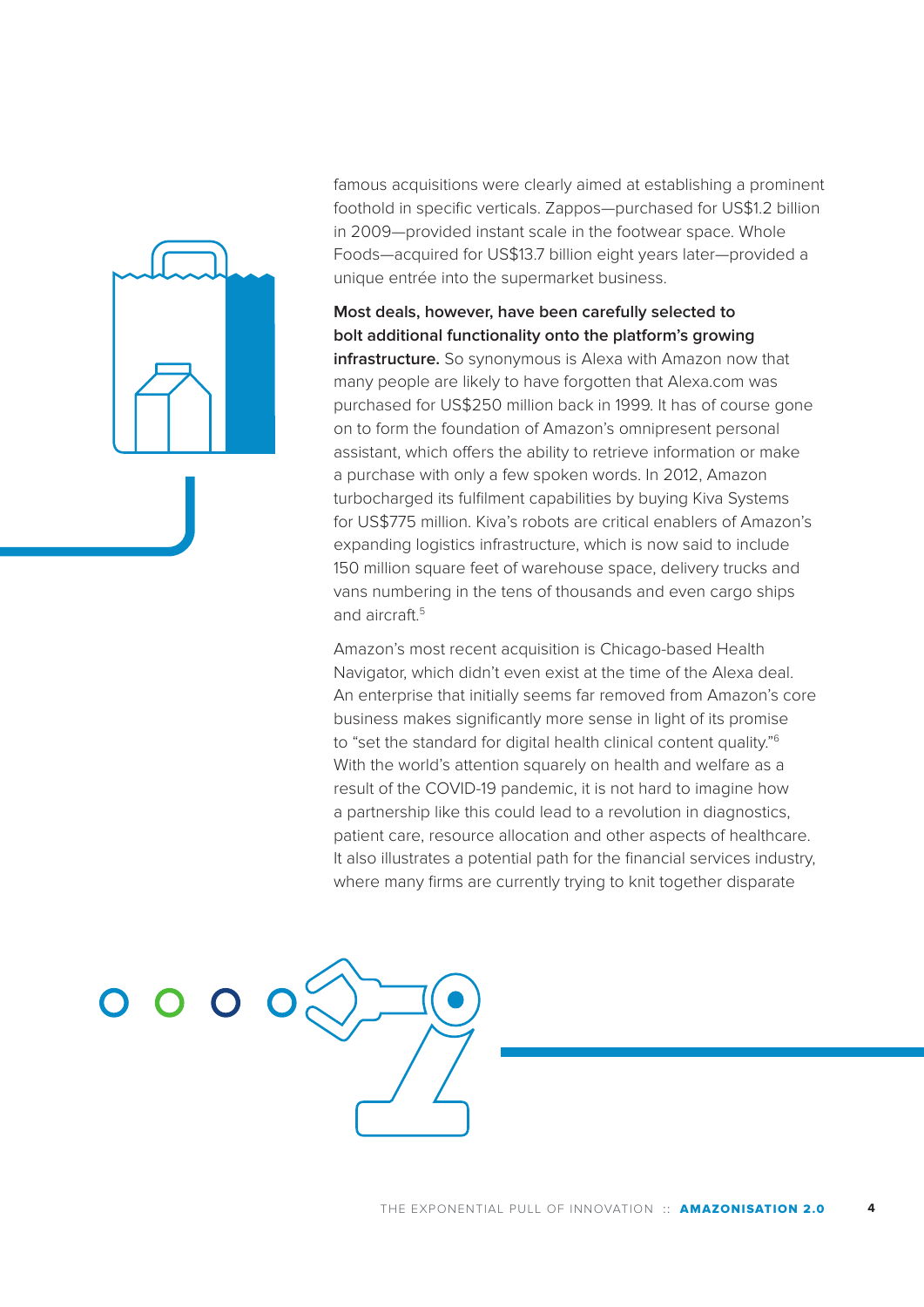data streams and analytical capabilities into a coherent value proposition. Healthcare is an increasingly important financial consideration in an aging world, particularly in the United States, where costs are high and insurance companies are often closely integrated into the broader asset management sector.

One of Amazon's most prescient acquisitions may have been Twitch. Bought for almost a billion dollars in cash in 2014, this social video platform for gamers is not only paying for itself already, but also **painting a vivid picture of what real-time, data-enriched community interactions look like.** It places Amazon squarely in the middle of the massive global marketplace for electronic games and sports, but it could also prove to be a template for nextgeneration trading environments.

### IMPACT ON FINANCIAL SERVICES

If the flow of money is any indication, innovation in the financial sector has shifted into high gear since we wrote *The Upside of Disruption*. Financial services technology has existed for decades. SEI, after all, was founded in 1968, providing the bank loan industry's first computer-based commercial credit simulators. Fintech as a concept, however, was effectively invented in just the past few years,<sup>7</sup> with venture capital investment skyrocketing to more than US\$100 billion in the last two years alone.<sup>8</sup>

Startups account for much of the activity because the inherently conservative nature of financial services makes full-fledged digital transformation relatively rare among incumbents, who are more likely to choose incremental improvements over radically different approaches. Existing firms thus encounter new faces at every turn. In many cases, these new industry participants offer fundamentally new ways of doing things. **Banking is being redefined by online firms offering greater connectivity.** Payments and transfers are happening across a growing array of applications. Algorithms are informing financial advice.

Venture capital investment in fintech has skyrocketed to more than **US\$100 billion** in the last two years.

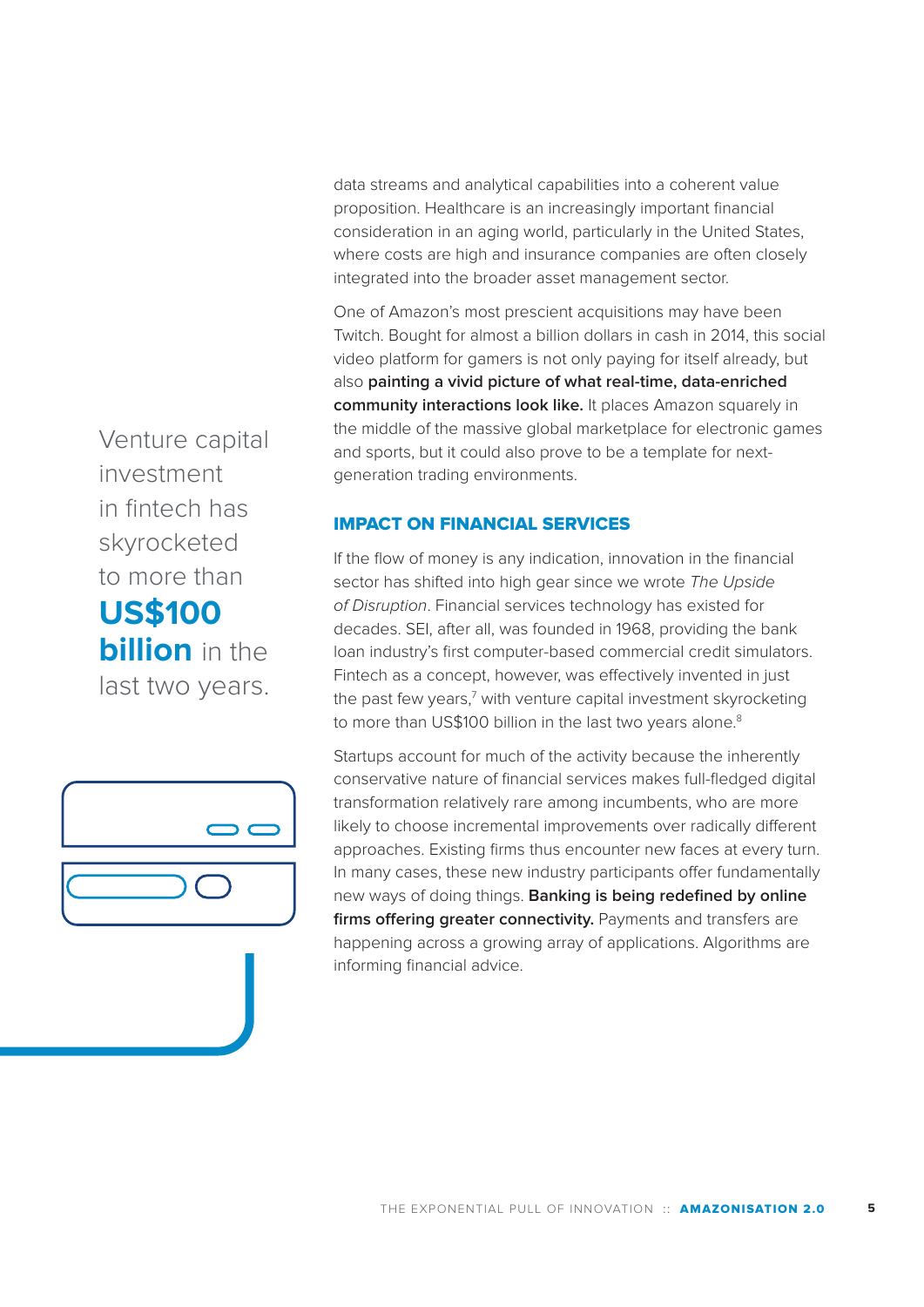Many startups address specific niches. Alternative lending platforms, for example, exploded in popularity as many banks withdrew in the wake of the most recent global financial crisis. Hoping to address a key pain point for many firms, security and compliance startups are also popular. Robo-advisors (aka robos) need no introduction at this point, but it is interesting to note how quickly many pivoted toward banking services and integration with human intermediaries. Many tools are being developed to make investment processes more efficient and effective. Some developments are clearly synergistic. Investors have only been able to act on their growing appetite for private securities because a number of technology-driven matchmakers, exchanges and marketplaces have been launched, creating a virtuous cycle.



Financial services and fintech will quickly become impossible to tell apart. The evolution of the combined industry is likely to accelerate as a growing number of infrastructure firms collectively reduce the barriers to entry for new fintech. Bridging the gap between technological innovation and industry expertise becomes much easier when firms are able to integrate external Application Program Interfaces (APIs) that handle challenging aspects of the business like regulatory compliance.

The power of platforms: **bringing order to chaos.**

With every segment, channel, product, service and function now fair game for reinvention, a current snapshot of the financial services ecosystem might not even be feasible. One could use representative firms to illustrate a variety of functional areas, but the resulting map would only hint at the complex multi-dimensional network of connections that is being woven. Asset management is already heavily intermediated, with multiple layers and external influencers and infomediaries. A growing tech stack and network of vendors and partners makes the ecosystem look more like a Jackson Pollock painting than a schematic. This is why platforms are so powerful. They curate connections, facilitate transactions, enable communications, provide liquidity, control transparency and ensure security. They bring order to chaos.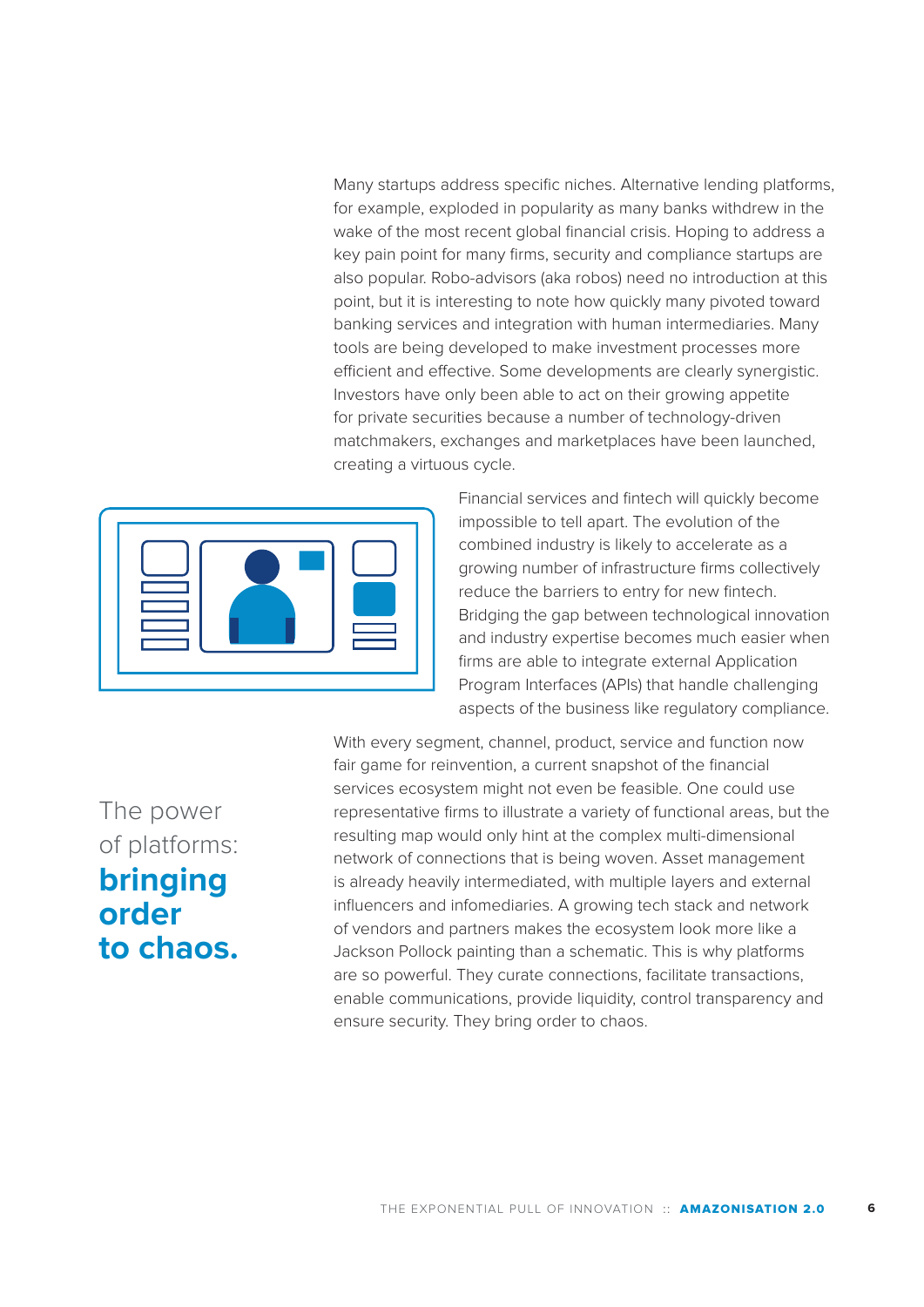### **Many investors do not care about brands** as

much as they used to.

Technology-driven distribution platforms in asset management are nothing new. They date back to the 1990s, when Schwab launched OneSource in the US and Virgin Money was founded in the United Kingdom. The institutional world lagged, but even it is increasingly dependent on data analytics and electronic interactions. Nevertheless, no single firm can begin to rival the impact Amazon has had on the retail landscape.

The slow pace of change may explain why many industry insiders do not view the investments industry as being particularly vulnerable to disruption. While 67% of banking executives say non-traditional firms are having a large impact on mobile payments, for example, only 8% say wealth and asset management services are feeling a major impact.<sup>9</sup>

\*\*\*\*\*

Large distributors may view their assets as relatively sticky, but asset managers are finding it harder to compete, despite booming markets over the past decade: The percentage of mutual funds and ETFs with negative net flows rose steadily from 45% to 52% between 2015 and 2019.<sup>10</sup> It is dismaying for many to hear, but as we pointed out in our 2018 white paper, *Branding Investment Expertise in the 21st Century*, many investors do not care about brands as much as they used to. They are more inclined to trust the overarching platform and focus on convenience, low price, features and reliability. A distribution platform with the features and reach of Amazon would be life-changing for many managers who have already gotten accustomed to their brand being obscured by that of their distributors.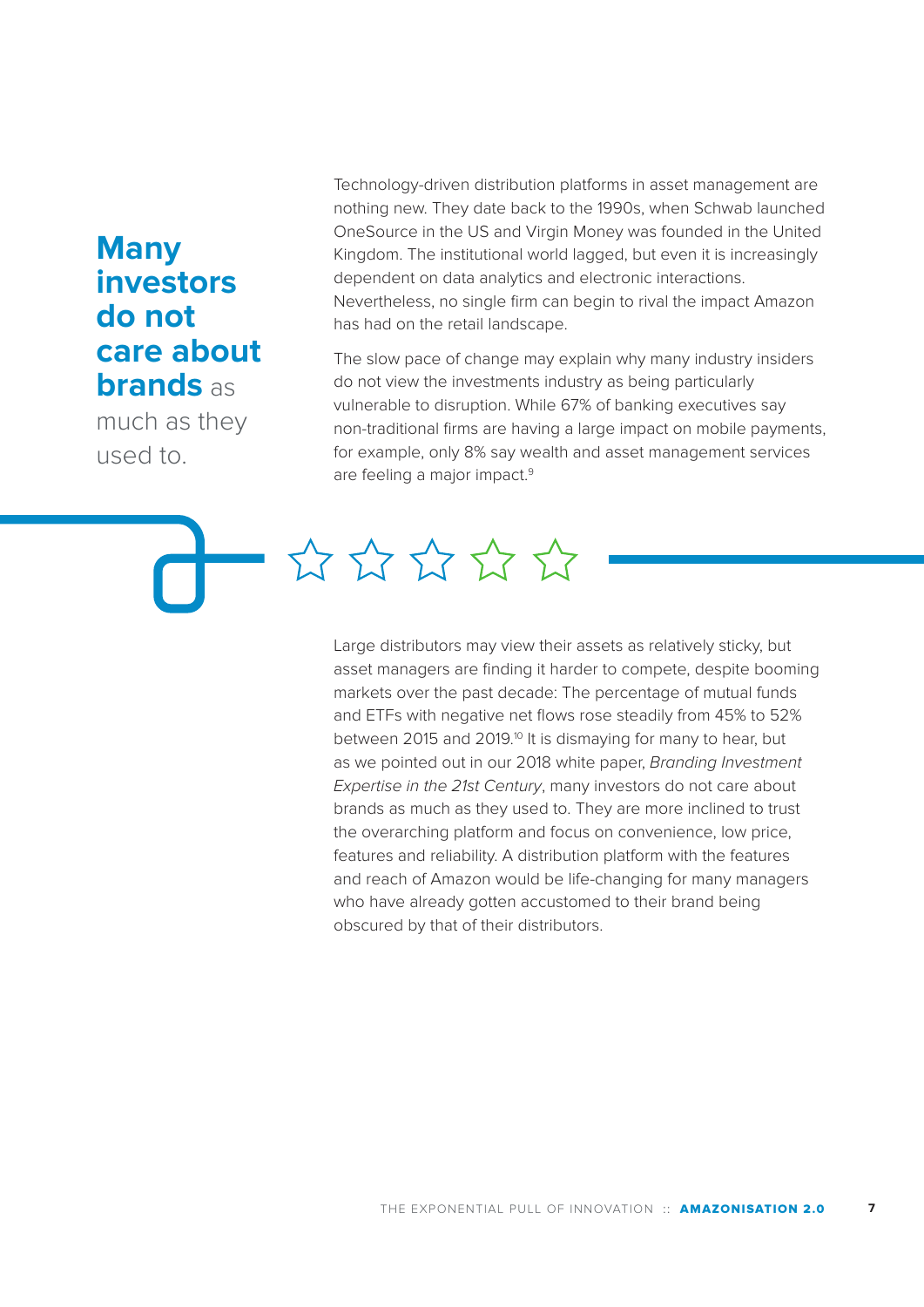

What types of firms are best positioned to **revolutionise financial services?**

A dominant platform has yet to emerge among incumbents or newcomers. It is theoretically possible that the landscape will remain fragmented. Asset management and wealth advisory, after all, feature some characteristics that clearly distinguish them from the buying and selling of T-shirts and scented candles. For one thing, human relationships and empathetic conversations remain extremely important despite the growing role of algorithms and automation. Furthermore, as important as trustworthiness is for a retailer like Amazon, **it is much more vital for financial platforms to establish reputations for trustworthiness with their vendors, clients and the larger population.** Finally, many investors also remain keenly interested in beating the market, despite the relentless rise of indexing. For any platform to be successful in financial services, it must therefore be able to accommodate non-fungible transactions.

Given these circumstances, what types of firms are best positioned to revolutionise financial services with platforms that could rival Amazon's presence in e-commerce? We see five potential scenarios unfolding.

**1. Platforms coalesce around large banks and advisory firms.**

This might be the easiest scenario to envisage. Distribution resources are already there, and proprietary products aren't much of an issue anymore. Still, banks and large brokerage organisations haven't capitalised on their head starts as much as one might expect. Innovation does not come naturally to either group, and integrating new acquisitions has historically been—and is likely to remain—challenging. Incremental changes are to be expected, but large balance sheets notwithstanding, transformation might be a step too far for many entrenched players who will all need to fight to avoid going the way of Oldsmobile.

**2. Consultants, database firms and service providers** reskin themselves, leveraging their advantageous positioning amidst vast pools of data. Given effective analytics, they have incredible power at their disposal. Independence and thought leadership give them credibility. Brand names, however, they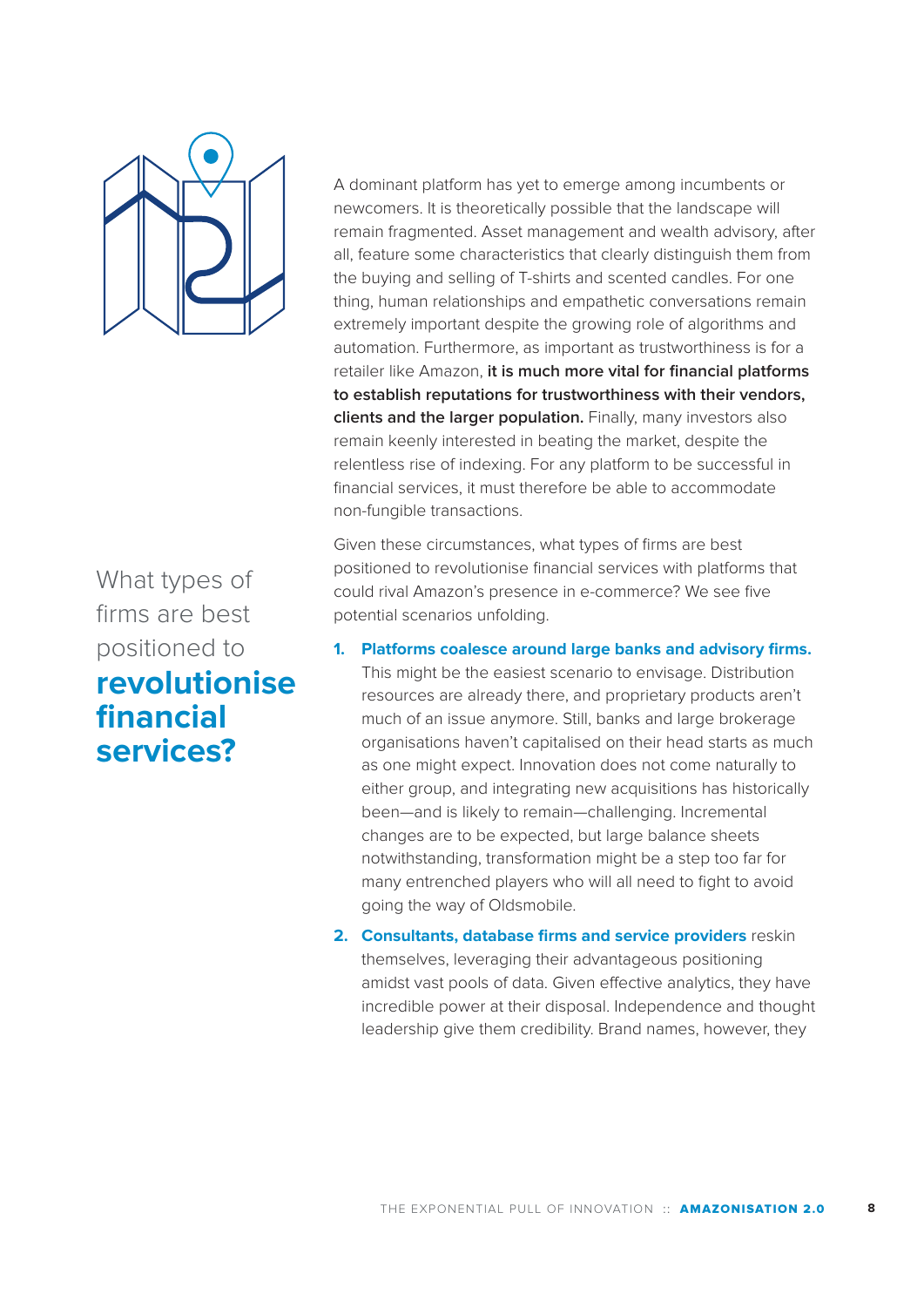are not. It is easy to see why they might prefer to remain in the background—effectively serving as the "Intel Inside" for their clients—protecting their institutional business, rather than entering the fray of competing for retail dollars.

- **3. Existing asset management firms step in.** Current industry behemoths are all building capabilities far beyond the manufacturing of investment products. BlackRock demonstrated a willingness to pivot when it rolled out Aladdin, a **central operating system for portfolio and risk management systems that now powers trillions of dollars of investments**. Franklin Templeton acquired AdvisorEngine, which had previously absorbed NestEgg (robo-advisor), Junxure (Customer Relationship Management) and Wealthminder (financial planning). Fidelity, already a major player in the fund supermarket space, has been spending more marketing dollars on its distribution activities than its asset management business. The primary obstacle here is the age-old conflict between proprietary product and open architecture. Firms already offering distribution, custody and fund services would seem to have the edge.
- **4. New, purpose-built platforms emerge**, propelled by a combination of organic growth and M&A. With so much dry powder available to private equity investors, it is not hard to imagine efforts to engineer Amazonesque platforms by joining together best-of-breed examples of various functions. While technically feasible, significant challenges would include sustaining a coherent vision and knitting together a robust culture that takes advantage of the underlying wealth of client and investor data. Brand building would—needless to say—be an expensive exercise. **The capital being poured into individual fintech firms is breathtaking, sometimes topping US\$1 billion.** SoFi has raised US\$2.5 billion. Figure has raised US\$1.3 billion. Robinhood has raised US\$1.2 billion. Revolut has raised more than US\$800 million.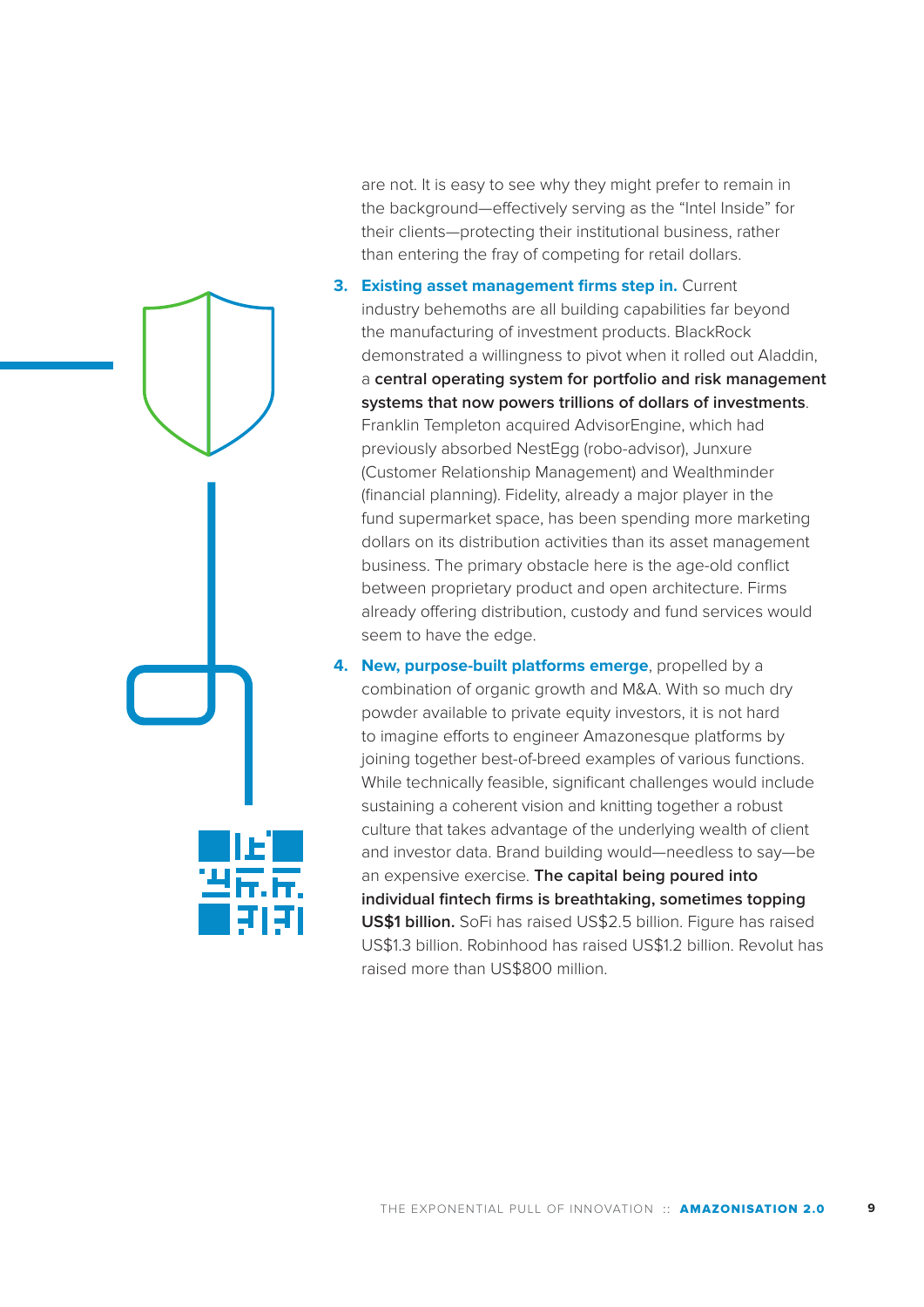

**Would Amazon itself jump directly into asset management or financial advice?** Possibly, but it seems more likely that the company would use its data and expertise to create a platform for other managers while charging them for shelf space. It is not difficult to imagine an ETF firm partnering with Amazon to develop highly liquid investments tailored to the needs of the vendors in its marketplaces. If successful, Amazon could move upstream, private labelling various aspects of the value chain in much the same way they have private labelled numerous other products.

Ant Financial (Alibaba's financial affiliate) already reports **more than 600 million users**.



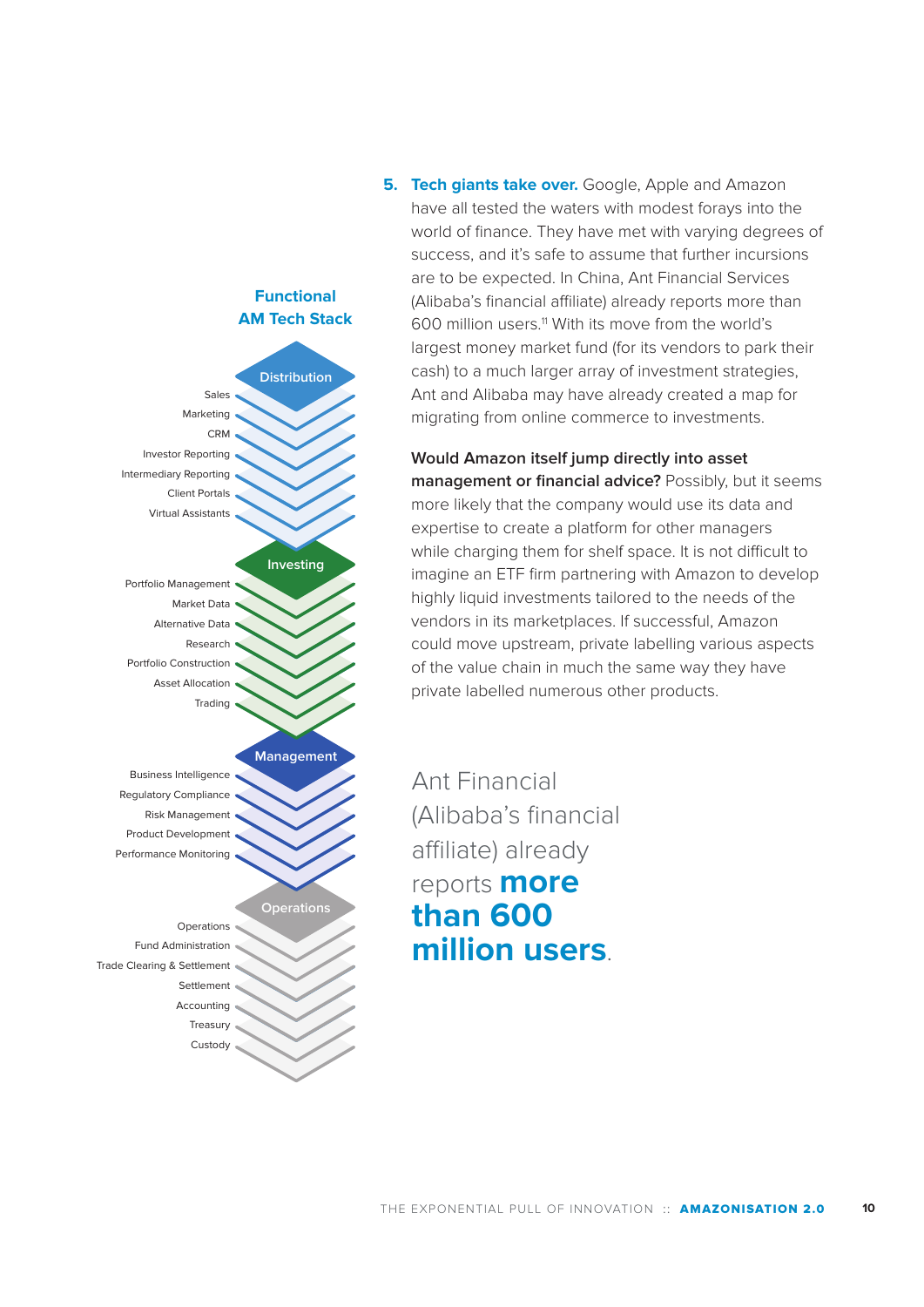

If a dominant platform ultimately emerges, it will need to deftly incorporate a **variety of technologies and skill sets.** There is no equivalent of Amazon in the asset management industry. There are major players, to be sure, but myriad efforts over the years have left us with a competitive landscape that remains relatively fragmented. No one has managed to assemble all of the pieces in a way that recalls Bezos's baby. Turnkey asset management platforms (TAMPs) might seem to be the obvious place to look, but many firms are subscale, and acquisitions aimed at growth, scope or consolidation are the norm. Leading firms such as Envestnet, SEI, Vestmark, Fiserv, AssetMark, Orion, Brinker and others continue to vie for market share in this fiercely competitive sector.

Whether a dominant platform is ultimately built around an incumbent or a startup, it will need to deftly incorporate a variety of technologies and skill sets. There are already thousands of fintech startups hailing from all corners of the world, with major hubs emerging in the UK, Switzerland and Singapore alongside those in Silicon Valley, Boston and New York. Many of these companies may not exist a decade from now, having been out-competed or acquired in the rapidly evolving sector. Everyone who lived through the dot-com crash is intimately familiar with how quickly things can go south. Only the well-capitalised firms with sustainable business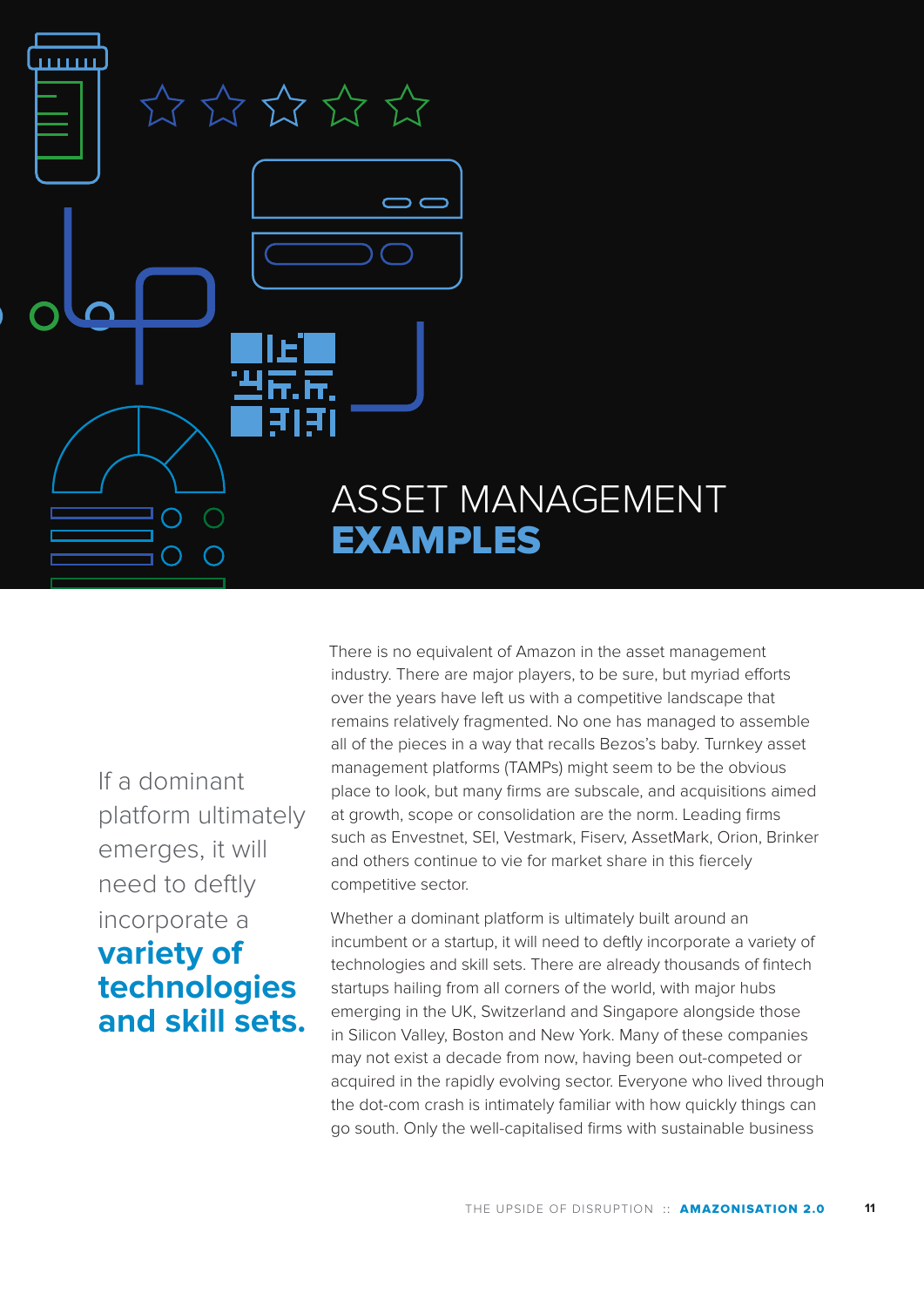models get through. As such, it is not necessarily the names that are important. Even those that survive and thrive are less likely to become platforms with well-known brands than cogs in larger ecosystems. Rather, it is what these companies represent that is important; it is their technological innovations, their strategic direction and the momentum they represent that will be long-lasting.

We have compiled a sample list of firms reflecting at least some of the scope that is likely to be necessary. Fintech encompasses many functions, ranging from security to HR to marketing, but the core of any investor-facing platform is likely to be comprised of investments, banking, trading, lending, media, data and networking. Diversification means many firms defy siloed categorisations, so these have been grouped by their original function, illustrating the many potential entry points for wouldbe platforms and their constituent parts. The list should not be considered to be exhaustive.

### **BANKING**



Startup banks focused on daily financial transactions via mobile apps are sometimes referred to as "challenger" banks. With their frontal assault on incumbent banks, they might represent the most direct threat to the status quo of financial services. Despite significant regulatory hurdles, well-funded firms have already taken root globally. **Revolut** and **Monzo** are two prominent examples in the UK. **N26** hails from Germany and **Nubank** began in Brazil and quickly expanded. **Chime** and **Dave** are just two examples in the large US market. To date the focus has largely been on deposits and cards, but fuller integration with wealth management seems to be just a matter of time.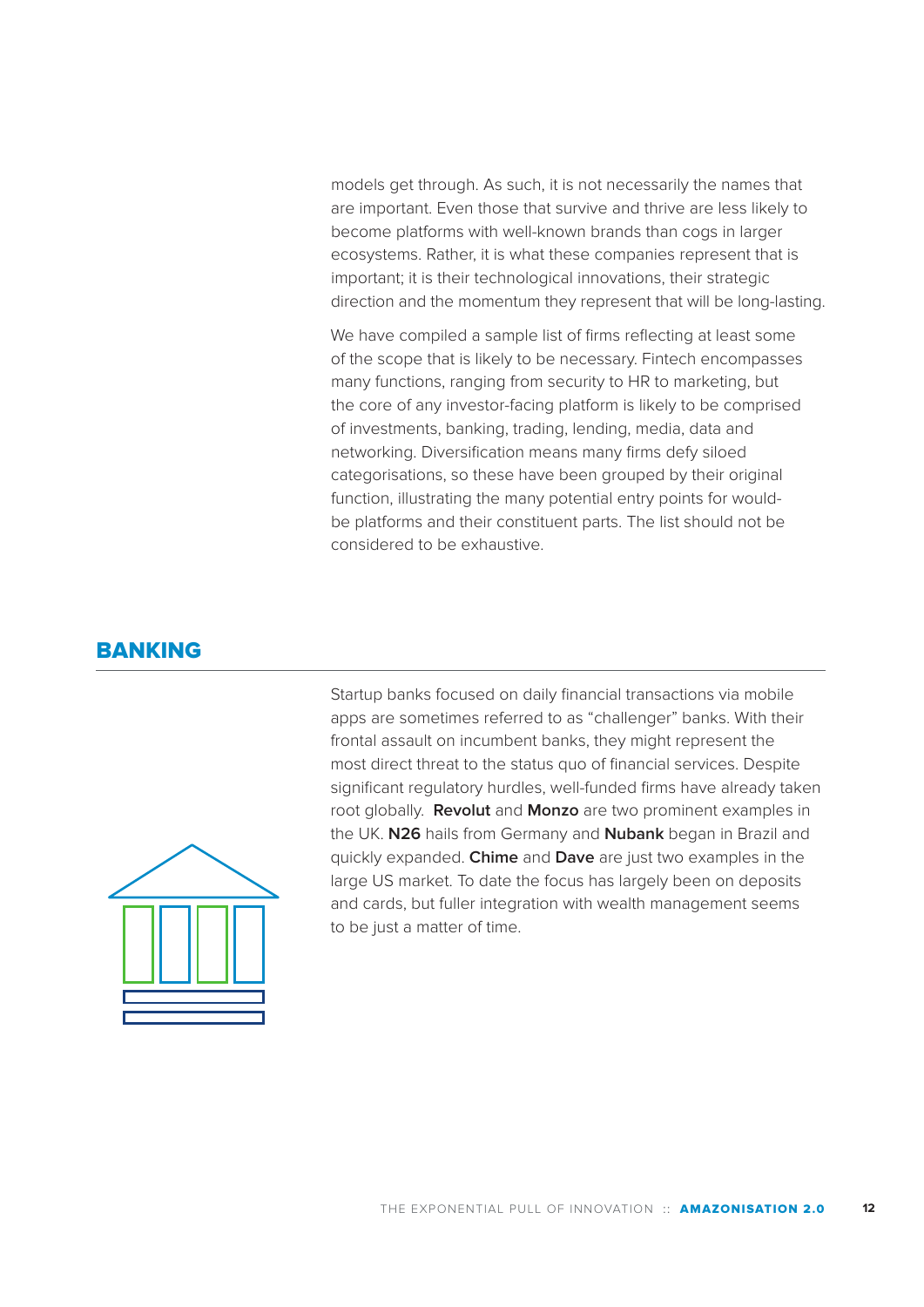### INVESTING



Robo-advisors such as **Betterment**, **SigFig**, **Personal Capital**, **Wealthfront** and **Nutmeg** were launched as cost-effective and easy-to-use investment platforms running seamlessly on mobile applications. Their most distinctive feature, however, was automated advice that made it simple to construct ETF portfolios tailored to individual needs and risk tolerances. Robos have found fans and gathered billions in assets with their slick applications and effective algorithms, but organic growth may ultimately be capped by similar services offered by incumbents like **Vanguard** and **Schwab**. Integration with banks (traditional or digital) and more traditional advisory firms may be the most likely avenue for expansion going forward.

There are smaller, more specialised firms competing in this space as well. **Digit** is an app that analyses spending habits and automatically saves and invests a certain amount each day, effectively making money management a no-brainer. Meanwhile, **Yomoni** is attempting to democratise wealth management in France by bringing sophisticated online investment services to the masses.

### **BROKERAGE**



Marrying technology to transactions, discount brokerage firms have been positioned as investment platforms of the future for some time. This doesn't mean they are immune from disruption: Newcomer **Robinhood** immediately made a name for itself when it announced commission-free trading, ultimately causing established players to follow its lead. It has moved on to offer free trading of fractional shares, making investments even more affordable to young investors with fewer liquid assets. Using scalable technology and increasingly lower transaction costs as its backbone, Robinhood demonstrates the power of simple ideas that will almost certainly be found at the heart of any offering by large platforms in the future.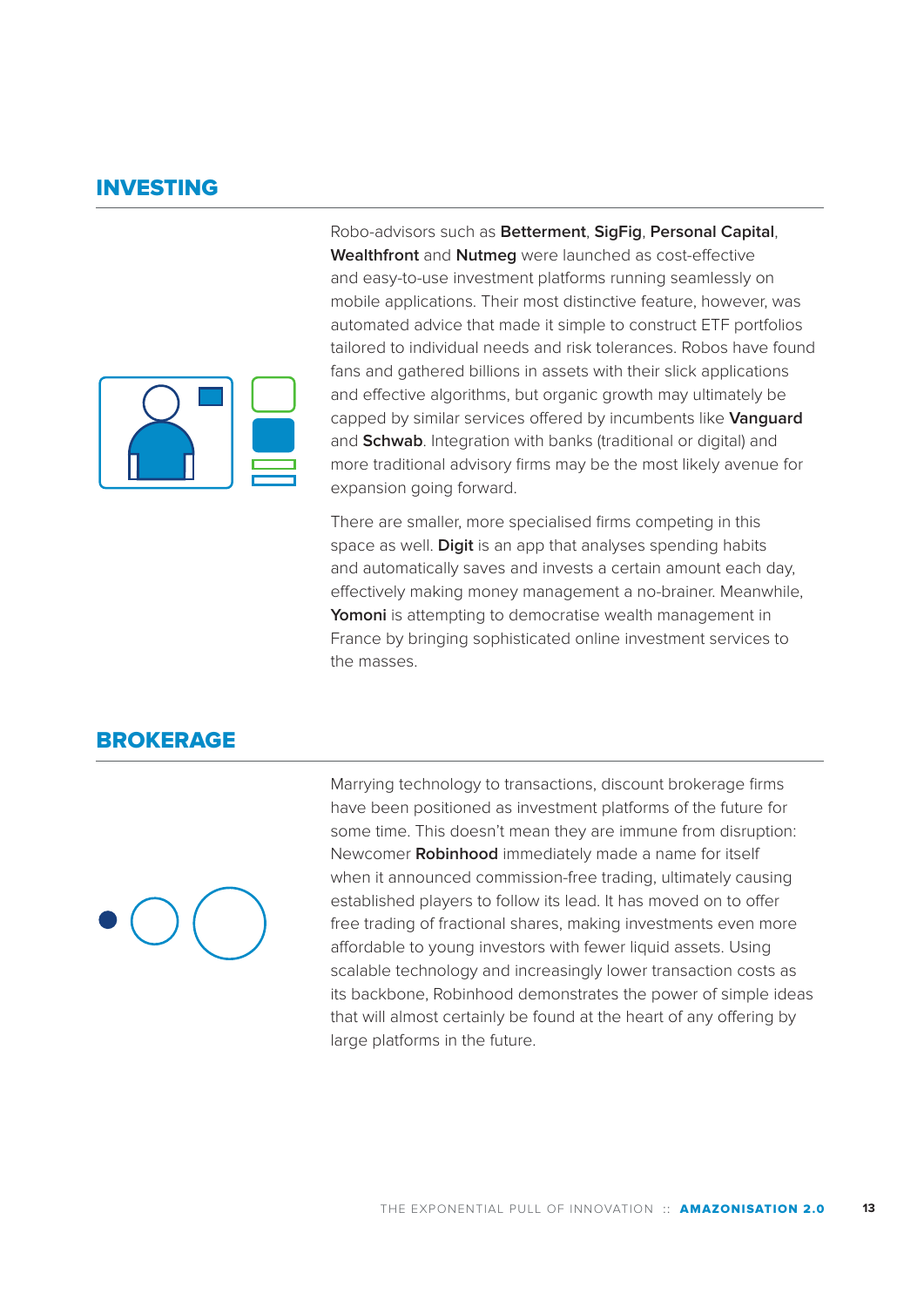### LENDING

Beginning as a marketplace lender, **CreditEase** has grown into a leading fintech conglomerate in China, where it now boasts a range of other businesses such as wealth management, crowdfunding, robo-advisory, insurance technology and blockchain products. The company is also an active investor and incubator of other fintech startups.

### REFINANCING



Using its successful student loan refinancing business as a springboard, **SoFi** quickly expanded into other types of lending alongside banking and investing. One of the first fintech unicorns, the company has relatively widespread brand recognition for a firm that is still less than 10 years old. Having proven prolific at fundraising, SoFi's continued expansion through M&A seems inevitable.

**Figure** represents another flanking maneuver on the larger financial services market. Starting in 2018 with a focus on home equity and based on blockchain technology, the company quickly raised over US\$1 billion and is expanding its scope. Notably, the company was founded by SoFi's ex-CEO.

### DATA SERVICES



Information and insights have proven to be fruitful entry points for a number of companies with larger aspirations. **Bloomberg** began as a pioneering data and analytics firm that became an indispensable part of the operational fabric at many firms before going on to become a global media empire.

**Morningstar** established its reputation as a trusted data provider before moving into analytics, software, and media. Now applying the full scope of its expertise to offering TAMP services, the company illustrates yet another avenue to Amazonisation.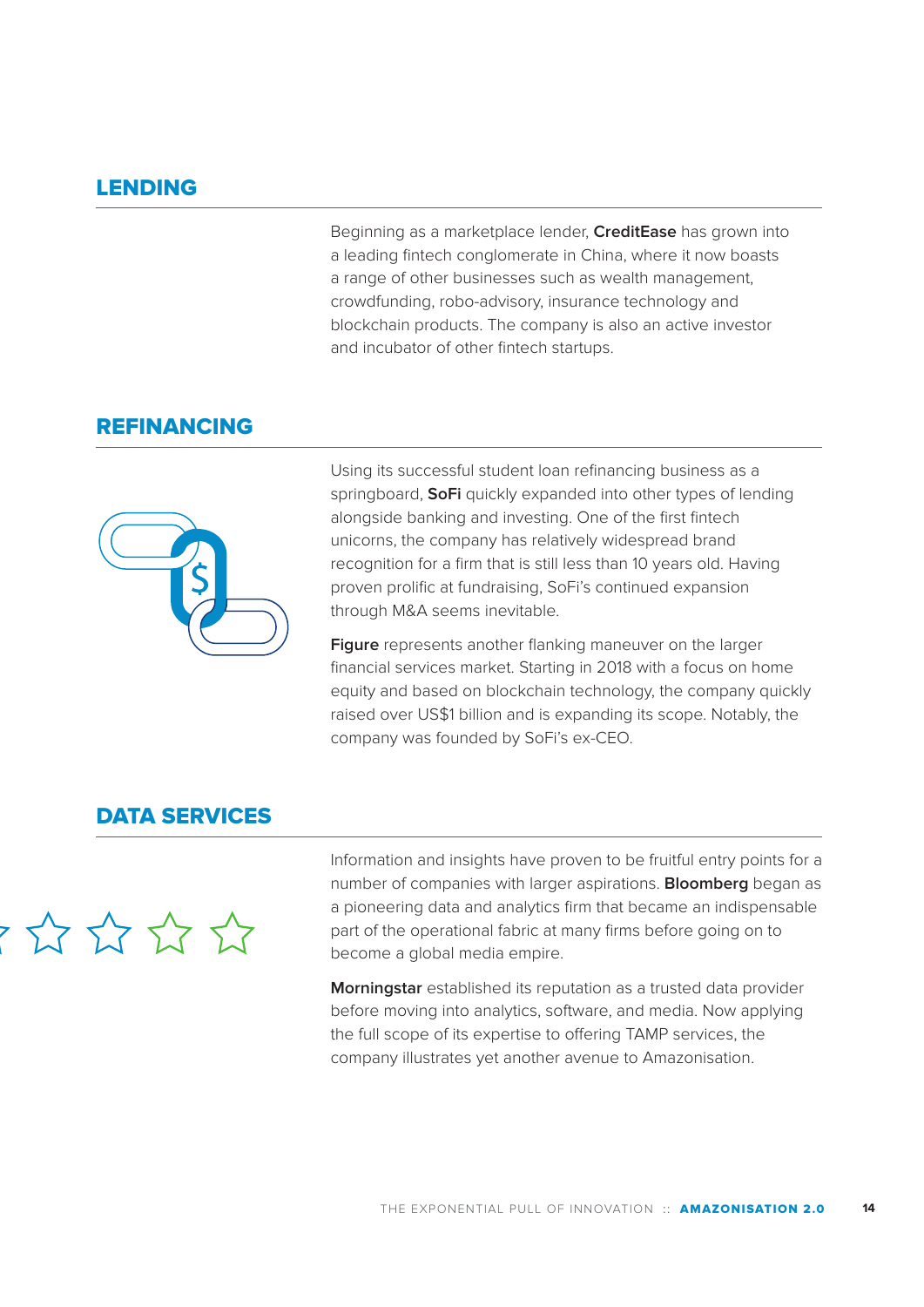### **DATA SERVICES (CONTINUED)**

Much earlier in its life cycle is **Benzinga**, which provides financial news and analysis. Still small, it is gaining traction by its adept use of social media and focus on sectors with less coverage like the cannabis industry. **YCharts** is focused on market data visualisation, an essential aspect of financial services that could prove central to any platform's offering. **Novus**—a portfolio analytics firm—is another narrowly focused firm that could prove to be an integral part of a larger platform, for whose investors it would help manage and analyse risk, performance and exposure.

### **EXCHANGE**



**Nasdaq's** core business does not require an introduction, but the company has been actively expanding its scope of activities via M&A. Acquisitions like SecondMarket, Solovis, OneReport, Quandl, Cinnober, eVestment, Sybenetix and others make Nasdaq far more than just an exchange for publicly traded shares. Now with Nasdaq Private Market, it is firmly positioning itself in the midst of the growing market for privately owned securities through auction funds and other avenues.

Liquidity solutions for private markets are multiplying. **Forge** (formerly Equidate) positions itself as a marketplace for private equity. Having merged with **SharesPost** in early 2020, the combined company boasts more than US\$6 billion in transaction volume involving hundreds of companies.

Not all approaches are the same. **Zanbato** is a crossing network for private securities that provides market data, counterparty verification and order execution for broker-dealers and institutional investors. **Palico** is a Paris-based firm aiming to streamline the secondary market for private equity. **OurCrowd** is a global crowd investing platform for accredited investors. **Fundbase** aims to make alternative investing more accessible and efficient, allowing investors to find, trade and monitor high-conviction investments while communicating and collaborating with one another.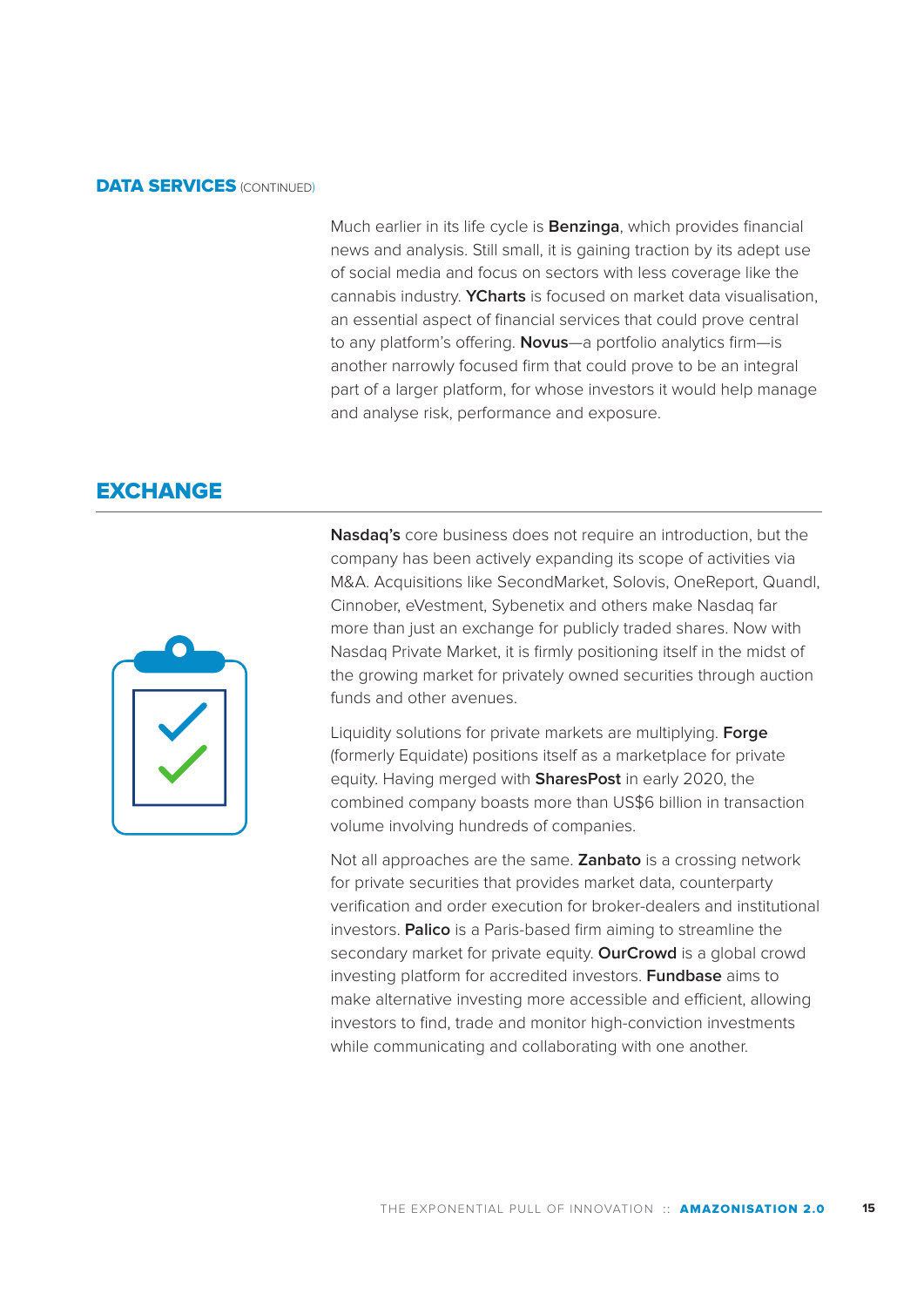### INFRASTRUCTURE

Infrastructure companies are intriguing because they often fly under the radar while being indispensable.

**Quovo** is a data platform that provides both fintech companies and traditional banks with connectivity and insights for millions of consumer financial accounts across more than 14,000 different institutions. The company's APIs, modular applications and enterprise solutions help predict, transact and personalise their services more effectively.

**Plaid** began with APIs that amplified data liquidity, connecting financial institutions with consumers and developers. The company now offers analytics products alongside data access. One of the first fintech unicorns, it was acquired by Visa for US\$5.3 billion in 2020.

**Harvest Savings & Wealth Technologies** (formerly known as Trizic) provides integrated savings and wealth solutions for the financial industry, essentially serving as a robo for banks. In a sign of things to come, Creative Planning (a major independent advisory firm) took a stake, expanding its access to the mass affluent market and insuring itself against disruption by independent robos.

**True Potential** delivers a similar value proposition in the UK, where it provides an integrated wealth management technology platform for advisors. The platform streamlines the entire engagement with investors, with customised plans, client onboarding, fee and commission reconciliation, client servicing support and a client portal. It is used by one out of five financial advisors in the UK.

**DriveWealth** offers a cloud-based, API-driven brokerage infrastructure that can theoretically drive any investment experience desired by the client. **InvestLab** provides a customisable trading platform via a SaaS (software as a service) model to retail brokerages, whose customers can access any market around the world while trading almost any equity, option or commodity available.

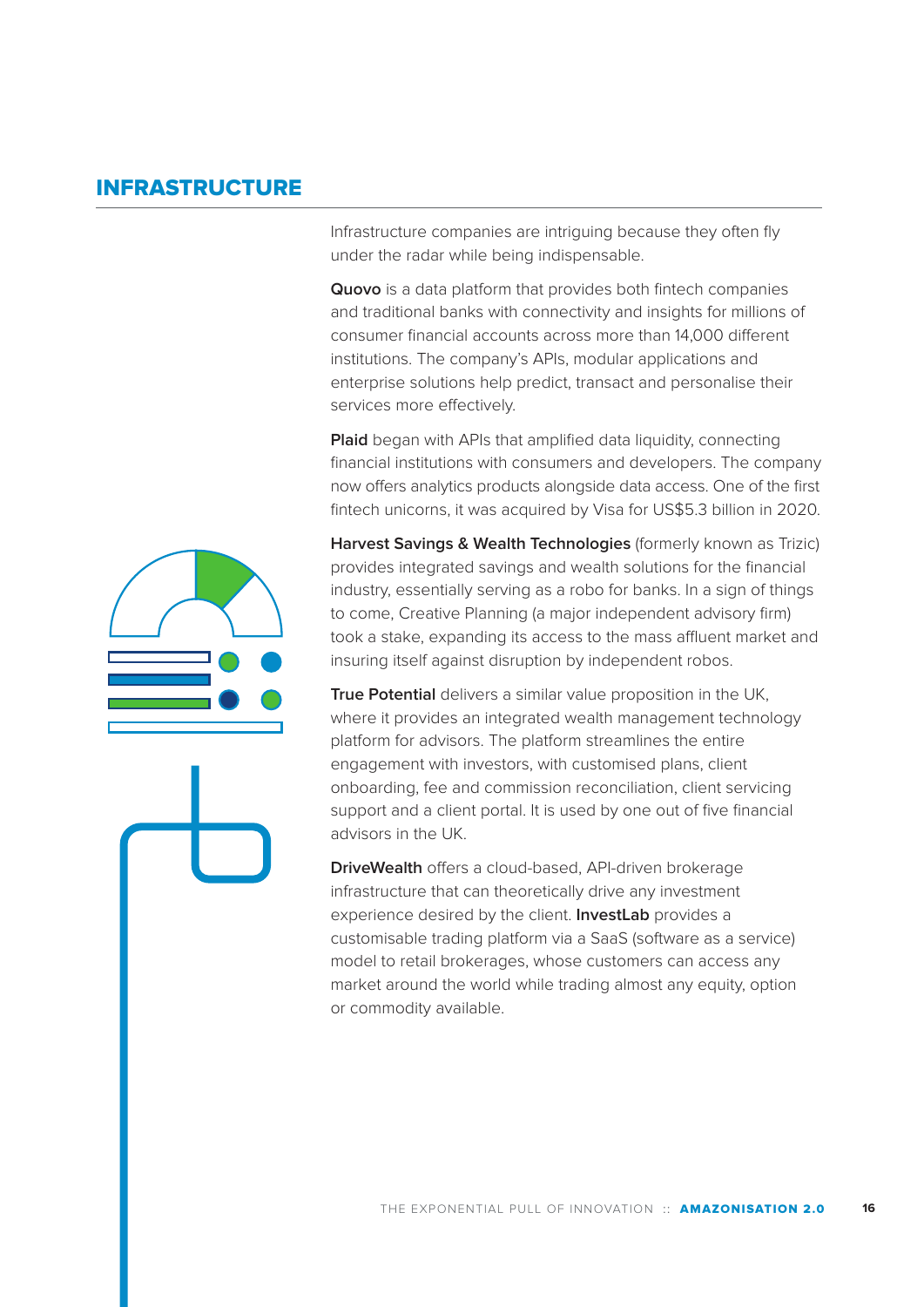### INFRASTRUCTURE (CONTINUED)

Based in Austria, **Wikifolio** serves traders who are confident that they have something others will want, empowering them to turn their portfolios into fully-fledged financial products ("wikifolios"), listed on Europe's leading exchange for structured products.

**Kurtosys** helps financial firms go digital—a transformation easier said than done, since it involves orchestrating a flood of data from various sources in myriad formats.

### PAYMENTS

**Airwallex** is notable for focusing on reducing friction for globalising businesses. It positions itself as a technology company offering an "end-to-end global financial services platform" for its business clients. Already one of only a few Australian "unicorns," the company's most recent round of its US\$360 million funding came from Salesforce, pointing toward potentially powerful synergies.

No discussion of platforms would be complete without mentioning **Ant Financial**. The Alibaba affiliate famous for once having the world's largest money market fund, it has quickly evolved to become a financial services powerhouse in China. With its roots as a facilitator of payments, the platform model is in its corporate DNA. Its subsidiary, Ant Fortune, with more than 100 asset management firms offering over 4,000 investment products, offers a glimpse of the future of wealth management.<sup>12</sup> Even with a relatively modest footprint outside of its home market, Ant Financial is already one of the world's most valuable financial companies, with a valuation in the neighborhood of US\$200 billion.13

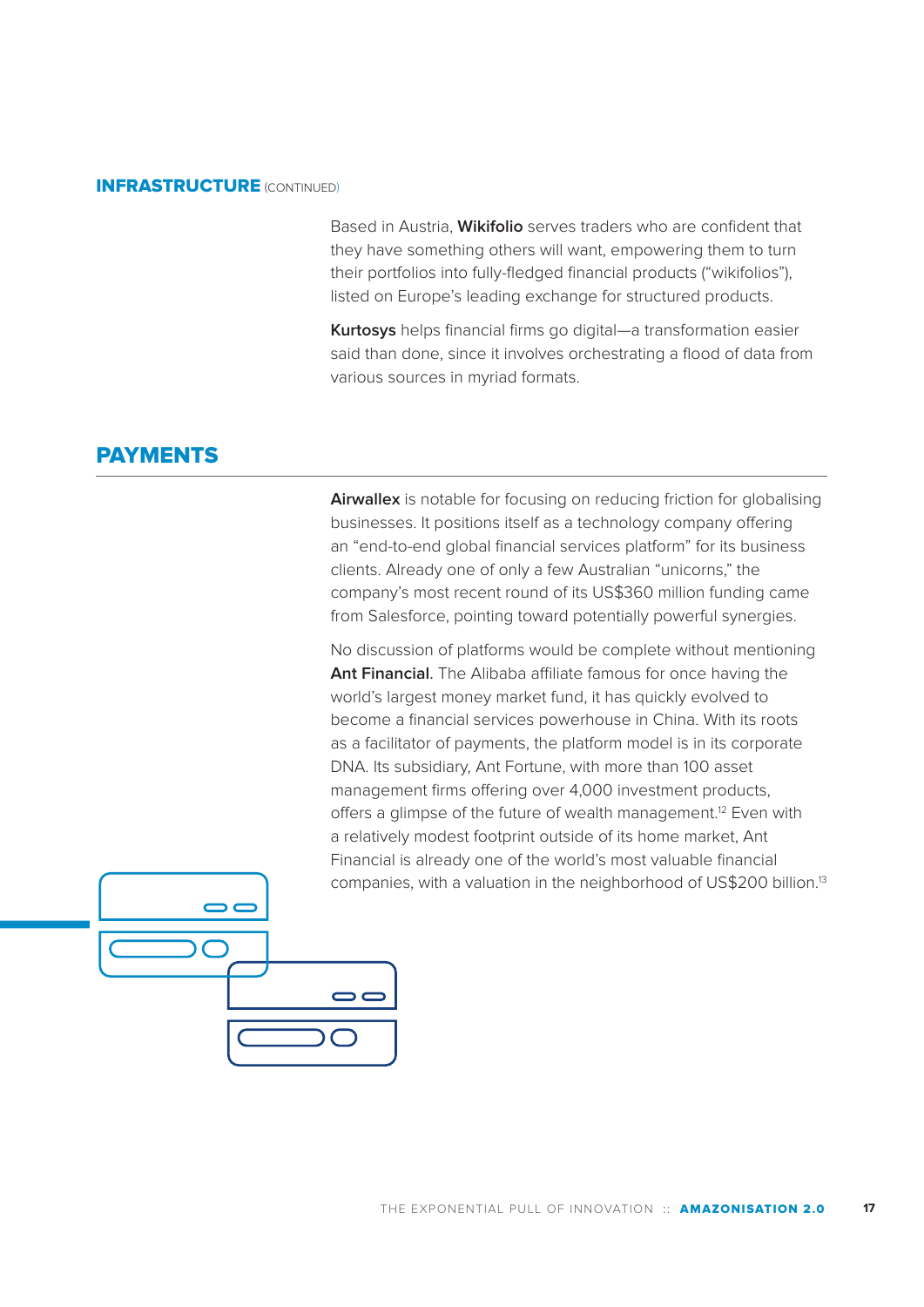# WHAT'S NEXT

We observed in *The Upside of Disruption* that asset management firms are facing a classic case of the Innovator's Dilemma: "Do they embrace disruptive technologies and business models, which may not be profitable for some time, could undercut current product lines and may not succeed at all?" As they weigh this critical decision, some lessons can be learned from Amazon's journey.

### **INVESTMENTS**

Amazon pioneered the modern e-commerce experience, conditioning consumers to expect personalisation, convenience, product reviews, insightful recommendations and instant gratification (or at least next-day delivery). Every business is now forced to compete on the customer-experience front.

It is also worth noting what Amazon hasn't done. Despite the potential use of virtual reality in online shopping environments, VR is not a technology the company has chosen to explore in any great depth. Despite substantial investment and no lack of enthusiasm dating back nearly three decades, virtual reality has failed to find a place in our day-to-day lives, and Amazon has to date shown no need to be a pioneer in this regard. Innovation can be a tricky process littered with unanticipated obstacles and dead ends; promising technologies can prove to be solutions in search of problems. For Amazon at least, the basics are vastly more important, and profitable, than bells and whistles.

### **PLAN FOR PRIVATE LABELS**

Platforms can provide much needed visibility to smaller vendors, but there is a potentially deadly downside: There is little stopping the platform itself from entering certain product categories, leveraging knowledge it has collected on which features and attributes are most appealing to customers. Amazon has moved into its own private label products in a big way with AmazonBasics (household), Essentials (clothing), Collection (jewelry), Elements

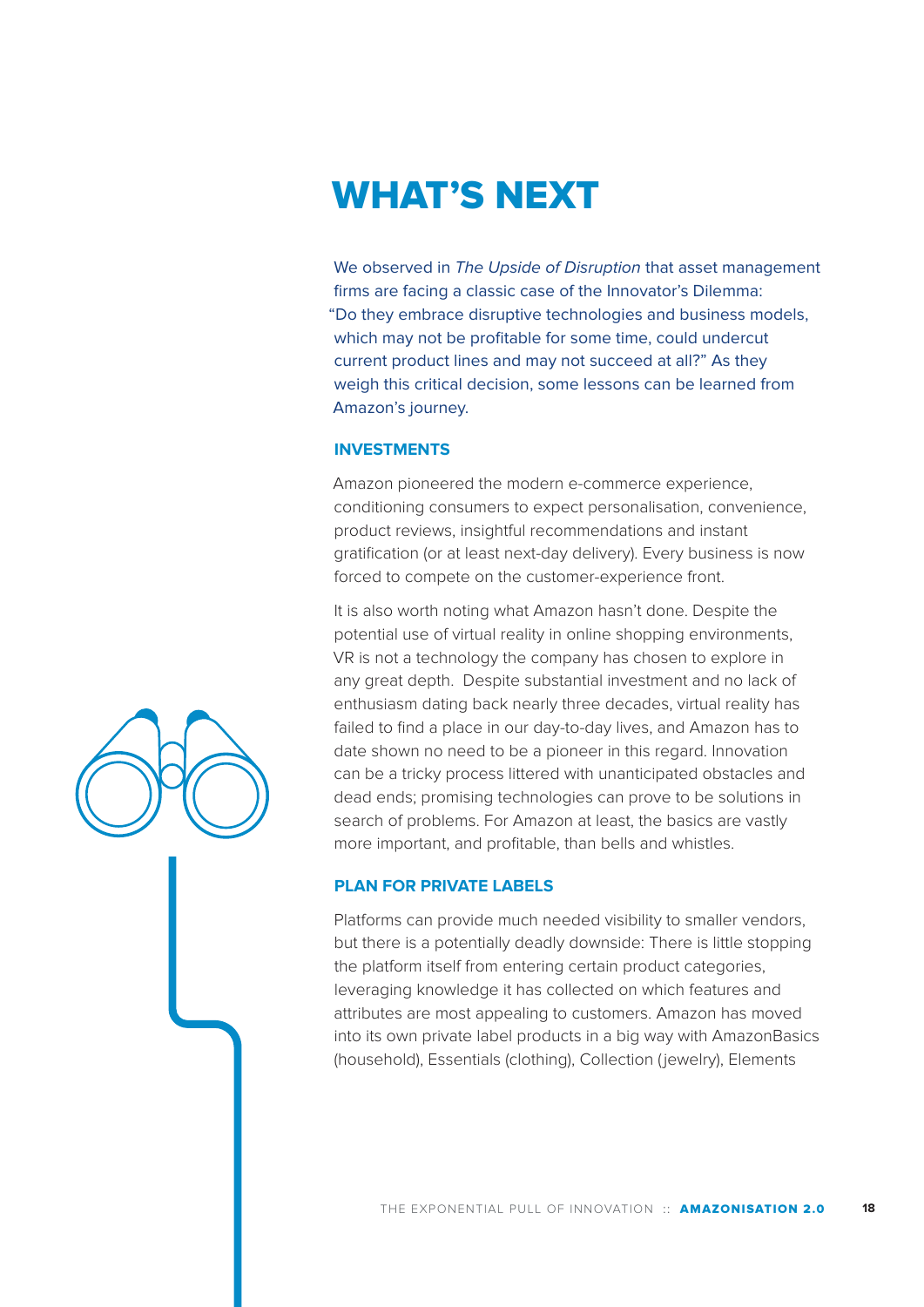(vitamins), 365 (food) and many other verticals. A strategy pioneered by supermarket chains, private labeling requires scale and a deft touch to succeed. Precursors exist already in asset management, of course, in the form of subadvisory relationships. Any successful platform in financial services should be expected to expand this concept to some degree. Vendors typically don't like the idea, but they may not feel that they have much of a choice, and in fact may embrace it if greatly expands their distribution base. That said, more prominent brands might choose to step away and plant their flag elsewhere, much as Nike did with Amazon.

### **THE ROBOTS ARE COMING**

It doesn't require a dystopian view of the future to acknowledge some facts about the relentless forward march of technology. At companies like Amazon, for example, it is becoming evident that people are often the weakest links in processes designed to provide the most satisfactory experience for end users. Robots are still commonly thought of as warehouse workers, but they are effectively managing human employees in many cases. Algorithms still work for investment professionals, but advances in machine learning mean that dynamic may slow down or even be reversed before long.

### **TECHNOLOGY IS NOT ENOUGH**

Technology is at the heart of the current revolution in financial services, but it is insufficient on its own. Human expertise is required to effectively harness the power of technology in many cases. Consider the relatively cloistered world of illiquid asset classes. Barriers to investing are already being lowered and we expect illiquid assets to be a key area of focus for platforms in the not-too-distant future. But simply setting up an exchange is insufficient. The insights of industry professionals need to be translated into tools that can be used effectively by newcomers.

Amazon has hired an army of specialised labour through hiring and a steady stream of acquisitions. Their systematic approach to filling positions that haven't yet been invented might be hard to fathom for asset managers with collegial cultures more used to making key hires from the same few universities and competitor organisations.

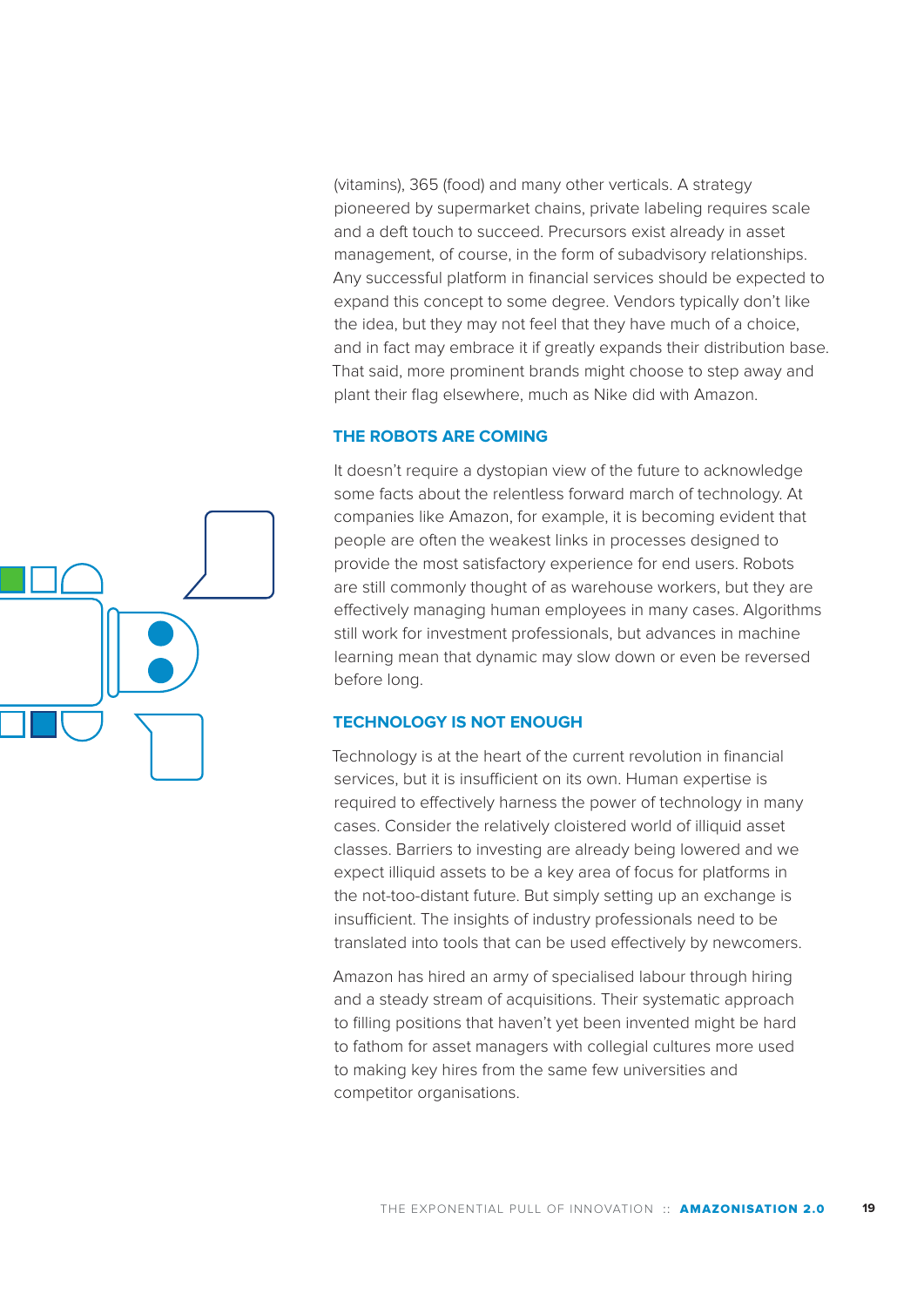### **BEWARE THE FAST FOLLOWERS**

Innovators get the glory, but every MBA student knows that being a "fast follower" can be an equally effective, and perhaps more profitable, strategy. Netflix, for example, pioneered video on demand by sending DVDs to people in their homes. While initially making pricing miscues, they pivoted to online delivery as soon as the bandwidth became available. When capital became available, they plowed it into producing original content. The company's successful case study will be analysed for years to come, but Netflix faced a suddenly formidable competitor in late 2019 with the launch of Disney+. Building an online distribution platform for one of the most storied media catalogues in history would seem like a no-brainer, but it wasn't without risks. Nevertheless, within five months of launching the service, Disney+ passed 50 million paying subscribers.14 Netflix CEO Reed Hastings went so far as to praise the Disney+ rollout as the best example he'd ever seen of an incumbent disrupting itself.<sup>15</sup>

### **DON'T SCARE OFF YOUR PARTNERS**

Ceding too much control to distribution partners has long concerned companies in many sectors, and online commerce is no different. Amazon has seen its share of defections in recent years, including giants like Nike, who opted for a direct-to-consumer model in part because they wanted to stamp out grey market distribution and counterfeiting.16 They are not alone. Vans, Rolex, Louis Vuitton, Patagonia and The North Face are among those that have also cut the cord. That being said, it will be interesting to see how well they fare through the COVID-19 pandemic compared with Amazon.

Smaller companies would find it more challenging to live without the distribution reach, logistics and fulfilment offered by Amazon, but this may change as marketing is increasingly done via social media and a growing ecosystem of companies provides the products and services necessary to deliver a high-quality customer experience online. In the retail world, this includes companies like Shopify, Stripe, Affirm, ShipBob, Returnly and Darkstore. Shopify alone powers more than one million independent online shops. A growing ecosystem of fintech firms looks to mirror this development.

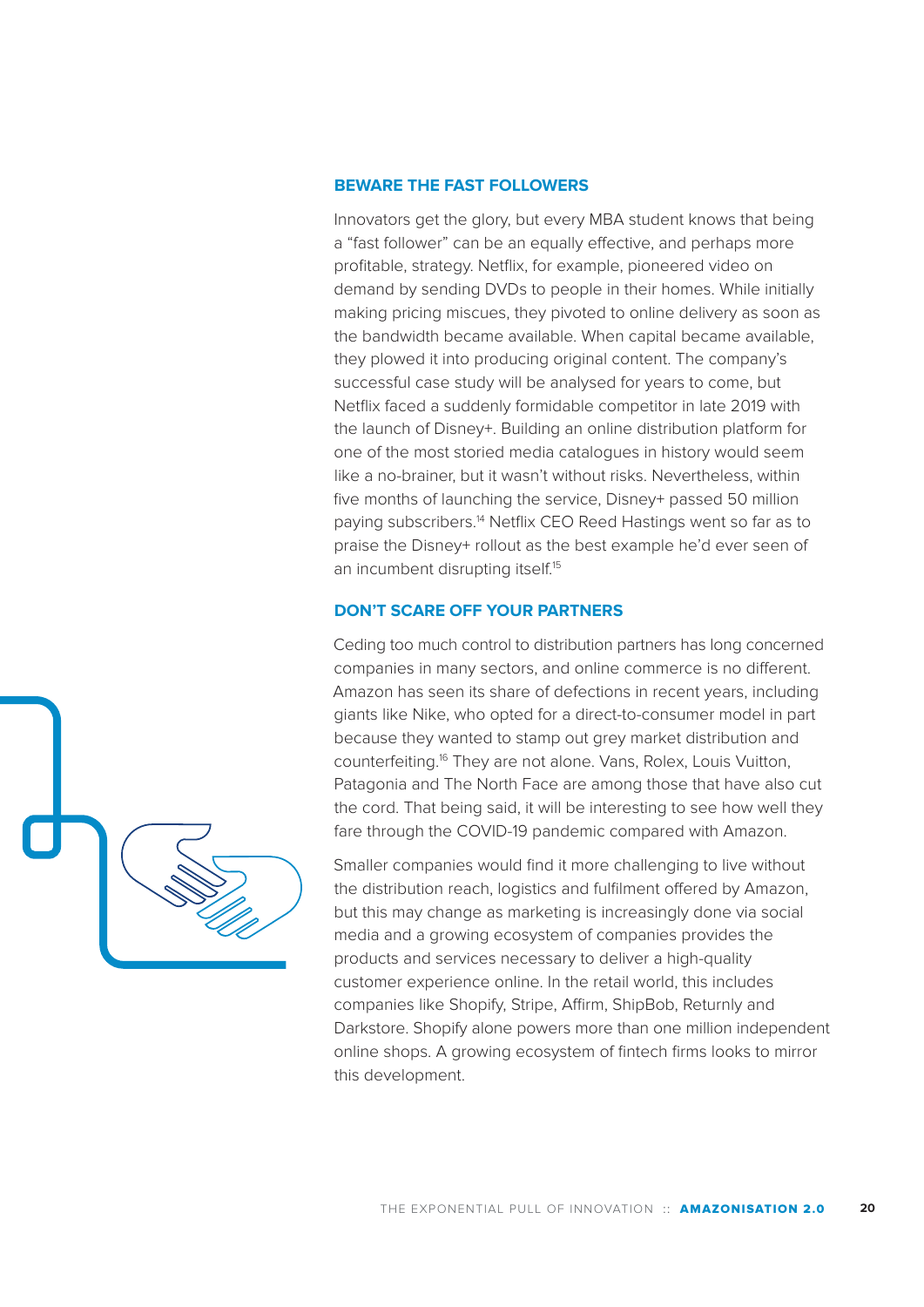

### **THE IMPORTANCE OF COMMUNITY**

Amazon itself has never really built a community, but its system of reviews serves some of the same functions, operating as a forum for dialogue. While the review system is open for misuse, it offers radically more transparency, allowing peers to validate or condemn a product and fixing a bright light on marketing claims and subjecting them to the scrutiny of other consumers. More recently, the remarkable success of Twitch as a video-based community might (subject to regulatory approval) illuminate the path to a new type of interaction among investment professionals and their clients.

### **REVENUE STREAMS WILL BE REARRANGED**

Fee compression has been unavoidable for many managers in recent years, and the growing role of platforms would presumably exacerbate that trend. But this assumes that investment products are increasingly treated as commodities. This is likely to be true for a large swath of the industry, but it does not tell the whole story. As private securities become more liquid and mainstream and machine learning is integrated into a growing number of algorithmic strategies, it is entirely possible, if not likely, that emerging platforms will permit the blossoming of an unprecedented variety of investment products.

### **FEAR SHOULDN'T OBSCURE THE OPPORTUNITY**

Change can be terrifying, but platforms have empowered as many businesses as they have threatened. Sites like TripAdvisor and Yelp can be controversial, but they have also shone a light on outstanding products and services, permitted businesses to learn a great deal more about customer preferences, and enabled new strategies for engaging customers. Platforms such as Amazon accrue a tremendous amount of wealth, but they also democratise markets, opening doors for smaller firms that would have had no ability to compete on a larger stage.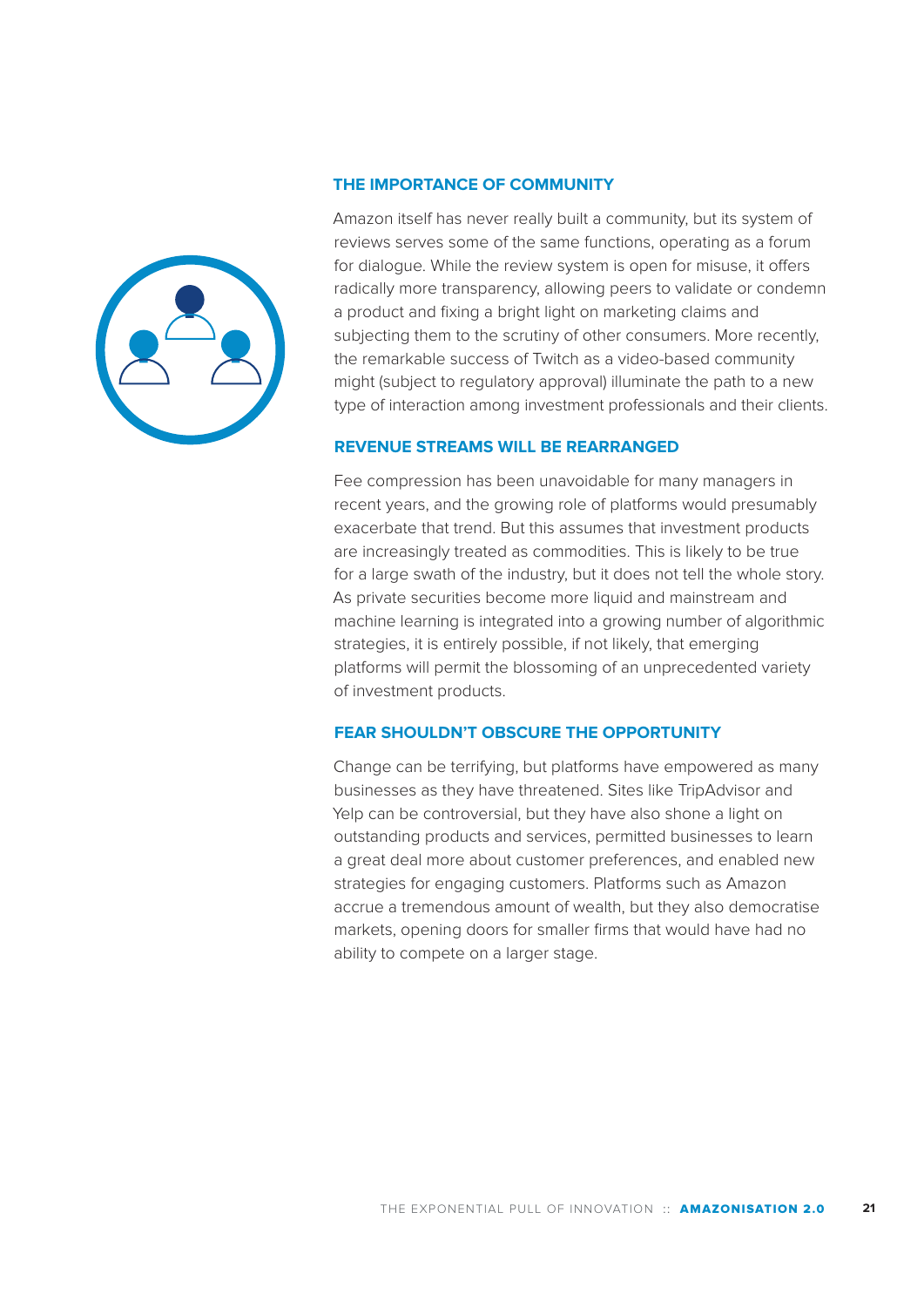

In 2016, we wrote in *The Upside of Disruption* that "Amazon has shown what can be built by starting with the customer and working backward." We should note that while Amazon did indeed build its business based on creating an excellent customer experience, it established its retail hegemony by sacrificing profits for market share over many years. Only in 2019 did operating margins begin to consistently exceed 5%. For most of the previous decade, they hovered between 0% and 3%.17

If this sounds familiar, it is because the firms winning the most new business in asset management are the ones most committed to low prices. Investment strategies, of course, are not fungible commodities. Passive investors have benefited from a combination of low cost and high returns for many years—on the back of the longest bull market in history—but it is not hard to imagine a less buoyant or highly volatile market environment taking the shine off of all that beta exposure. Differentiation will always have a place in asset management due to the varying preferences, needs and perspectives of investors who are ultimately more concerned with value than with the lowest price.

This is why platforms will be so critical in the industry going forward. By lowering the barriers to entry and offering easy access to talented investment professionals alongside innovative tools, liquidity and transparency, emerging Amazons of financial services will ultimately improve the investing experience for both individuals and institutions. Most investment firms do not aspire to be platforms. It isn't in their DNA, their goals or their aspirations. That doesn't mean they can ignore Amazonisation: Not having an actionable plan for emerging platforms is laying a course toward inevitable failure. More importantly, it could mean missing the opportunity of a lifetime.

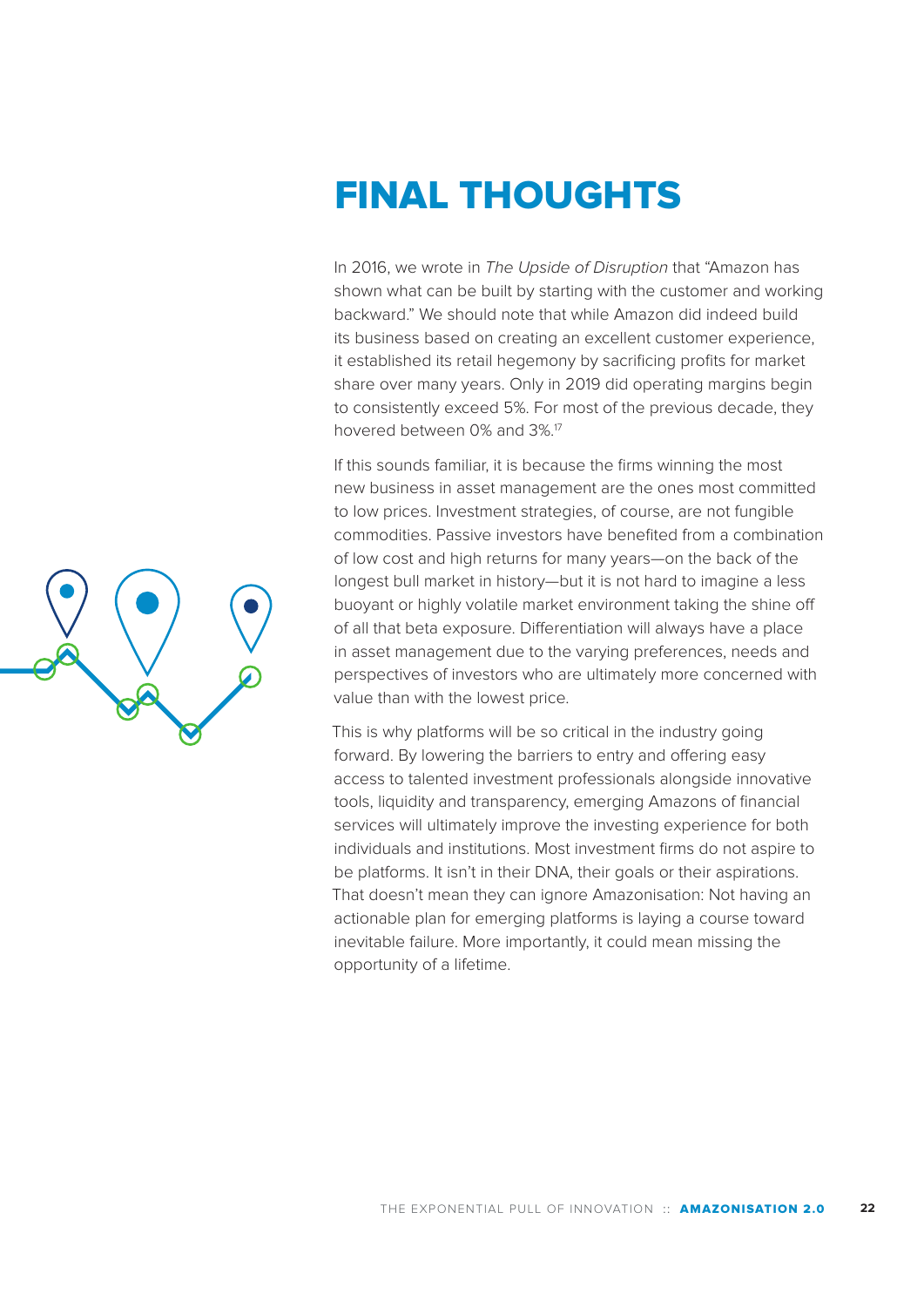### Endnotes

- 2 Dan Blystone, "Understanding the Alibaba Business Model," *Investopedia*, 20 October 2019.
- 3 Jennifer Saibil, "How Nike Leaving Amazon Has Changed the Face of Retail," *Motley Fool*, 29 January 2020.
- <sup>4</sup> Crunchbase Pro.
- 5 Stephen McBride, "Is This the Beginning of Amazon's Meltdown?", *Forbes.com*, 2 January 2020.
- 6 Healthnavigator.com.
- 7 Trends.google.com.

<sup>8</sup> M. Szmigiera, "Value of global venture capital investment in Fintech companies from 2010 to 2019," *Statista.com*, 28 February 2020.

- <sup>9</sup> Iman Ghosh, "Visualizing the Current Landscape of the Fintech Industry," *Visual Capitalist*, 28 January 2020.
- 10 Strategic Insight, Simfund database as of 31 December 2019.
- <sup>11</sup> Ron Shevlin, "Amazon's Impending Invasion of Banking," *Forbes.com*, 8 July 2019.
- <sup>12</sup> Ding Yining, "Ant Fortune offers tailor-made wealth management service," *Shine.cn*, 20 June 2019.
- <sup>13</sup> Julie Zhu, Kane Wu and Zhang Yan, "China's Ant aims for \$200 billion price tag in private share sales," *Reuters.com*, 17 January 2020.
- 14 Samuel Roberts, "Disney Plus passes 50 million paid subscribers—here's how it compares to Netflix," *TechRadar.com*, 9 April 2020.
- <sup>15</sup> Alex Sherman, "Disney+ has a big fan: Netflix CEO Reed Hastings," *cnbc.com*, 21 April 2020.
- <sup>16</sup> Jennifer Saibil, "How Nike Leaving Amazon Has Changed the Face of Retail," *Motley Fool*, 29 January 2020.
- <sup>17</sup> Macrotrends.net, "Amazon Operating Margin 2006-2020," as of 30 June 2020.

<sup>&</sup>lt;sup>1</sup> Paul Demery, "Bezos: I never expected this," Digital Commerce 360, 14 January 2013.